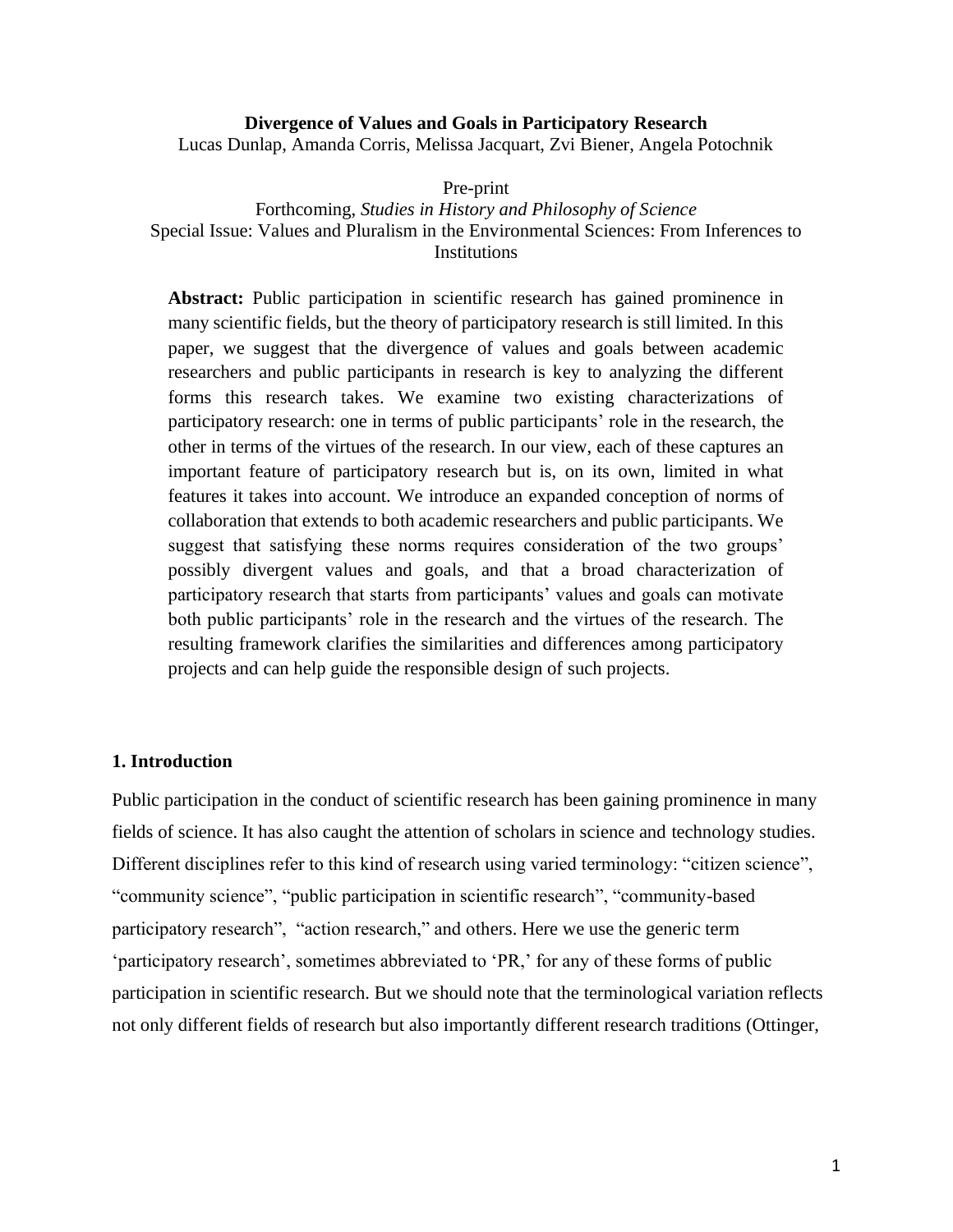$2017$ .<sup>1</sup> There is much variety in how members of the public are included in research efforts and to what end. See Table 1 for an attempt to categorize at least a sampling of this variety.

| <b>Participatory Approach</b>             | <b>Characteristics</b>                                                                                                   | <b>Typical Field(s)</b>             |
|-------------------------------------------|--------------------------------------------------------------------------------------------------------------------------|-------------------------------------|
| citizen science                           | community participation in data collection                                                                               | environmental<br>science, astronomy |
| community science                         | research partnerships with the community<br>to further community-held goals                                              | community<br>psychology             |
| community-based<br>participatory research | community participation in every stage of<br>research from designing the research<br>questions to disseminating findings | health                              |
| action research                           | community participation in every stage of<br>research; focused on producing social<br>change                             | social science and<br>education     |
| emancipatory research                     | focus on shifting power from researchers<br>to community participants                                                    | disability research                 |

Table 1: a sampling of participatory research approaches with a brief characterization and indication of the field(s) in which they are typical. This table draws from the much more comprehensive Table 1 in (Vaughn & Jacquez 2020).

Consider, as an initial example of participatory research, *Galaxy Zoo*. Galaxy Zoo is a large-scale voluntary participation project in which members of the public log on to a public website and help categorize images of galaxies by shape. To date, volunteers have helped categorize over 110 million galaxies (Raddick et al. 2009). On the other end of the spectrum is *Latinos Unidos por la Salud* (LU-Salud). LU-Salud is a joint effort of a team of academic researchers at the University of Cincinnati and eight Latina women from Cincinnati (Vaughn et al., 2017; Jacquez, Vaughn & Suarez-Cano, 2018). They aim to better understand the health needs of the growing local population of Latinx immigrants and help formulate workable

<sup>&</sup>lt;sup>1</sup>See (Vaughn and Jacquez 2020) for a fuller discussion of the terminological variation and associated differences in approach. Their Table 1 also provides a more comprehensive index of participatory research approaches than our table does.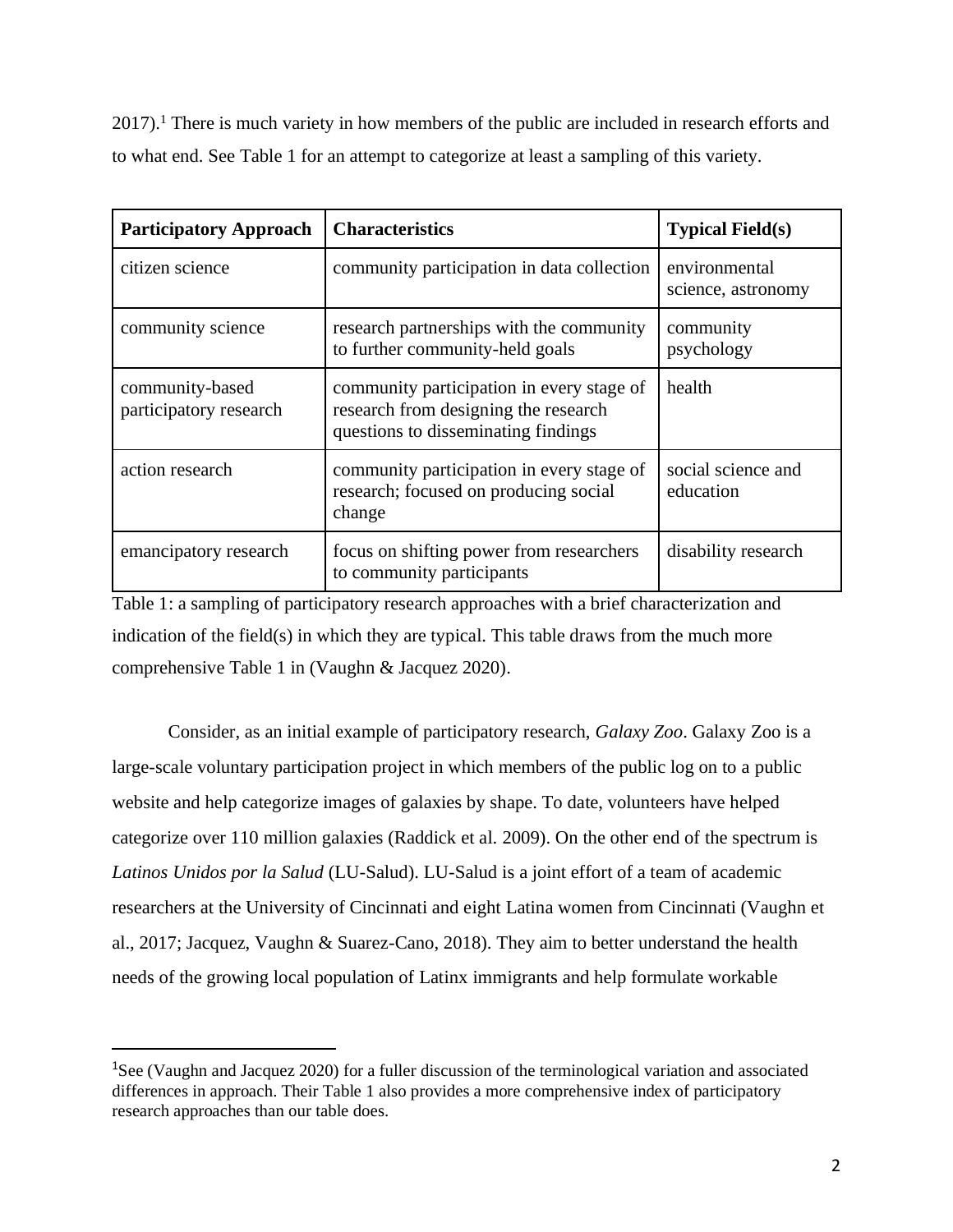interventions. Throughout this paper, we will rely on these two projects as our primary examples of PR. We choose these because they differ in almost every aspect and exemplify PR projects from different disciplines and participatory research traditions. Across this spectrum, participants are involved in scientific research to various degrees and in various ways; the extent of their involvement, the aims of that involvement, and the epistemic and ethical consequences all vary.

Proposals have been made about how to categorize and understand the design of participatory research projects, but the theory of participatory research is still limited. One significant constraint on the theory is that it must encompass radically different types of projects, in which the nature and goals of public participation range from 'mere' data collection, to activist promotion of existing research, to the initiation of research projects themselves. In this paper, we develop a general framework for analyzing and categorizing participatory research projects across this wide spectrum. We do so as philosophers of science. Our primary experience and expertise are in philosophical analysis. By 'philosophical analysis' we mean the drawing out of logical and conceptual implications embodied in working distinctions, assumptions, and hypotheses. Our study is therefore not motivated by empirical research or by a meta-analysis of existing publications on PR. Rather, we examine two approaches to PR in order to articulate and discover their logical and conceptual interconnections. Our framework highlights what we take to be PR's central characteristic, namely, that it is a collaboration between groups of people whose values and goals commonly diverge from one another. This characteristic is underemphasized by other theoretical accounts of participatory research. As our discussion will show, the divergence of values and goals is central because it both distinguishes participatory research from other scientific research and also is key to making sense of the variety of participatory approaches. Given this divergence of goals and values, participatory research should be developed with special attention to how norms of collaboration apply.

We begin in §2 by outlining two existing approaches to the theory of PR. The first—by Shirk et al. (2012) —categorizes PR projects according to the *degree and type of public participation* they exemplify. The second—by Kimura and Kinchy (2016)—argues that Shirk et al.'s typological approach is overly restrictive. They instead suggest a focus on the *virtues* that PR projects exemplify, which they understand as the various reasons for valuing and engaging in those projects. Their categorization scheme cuts across that of Shirk et al. However, *virtue*, as they use it, is itself a multi-faceted concept. Their list of virtues includes a mix of ethical,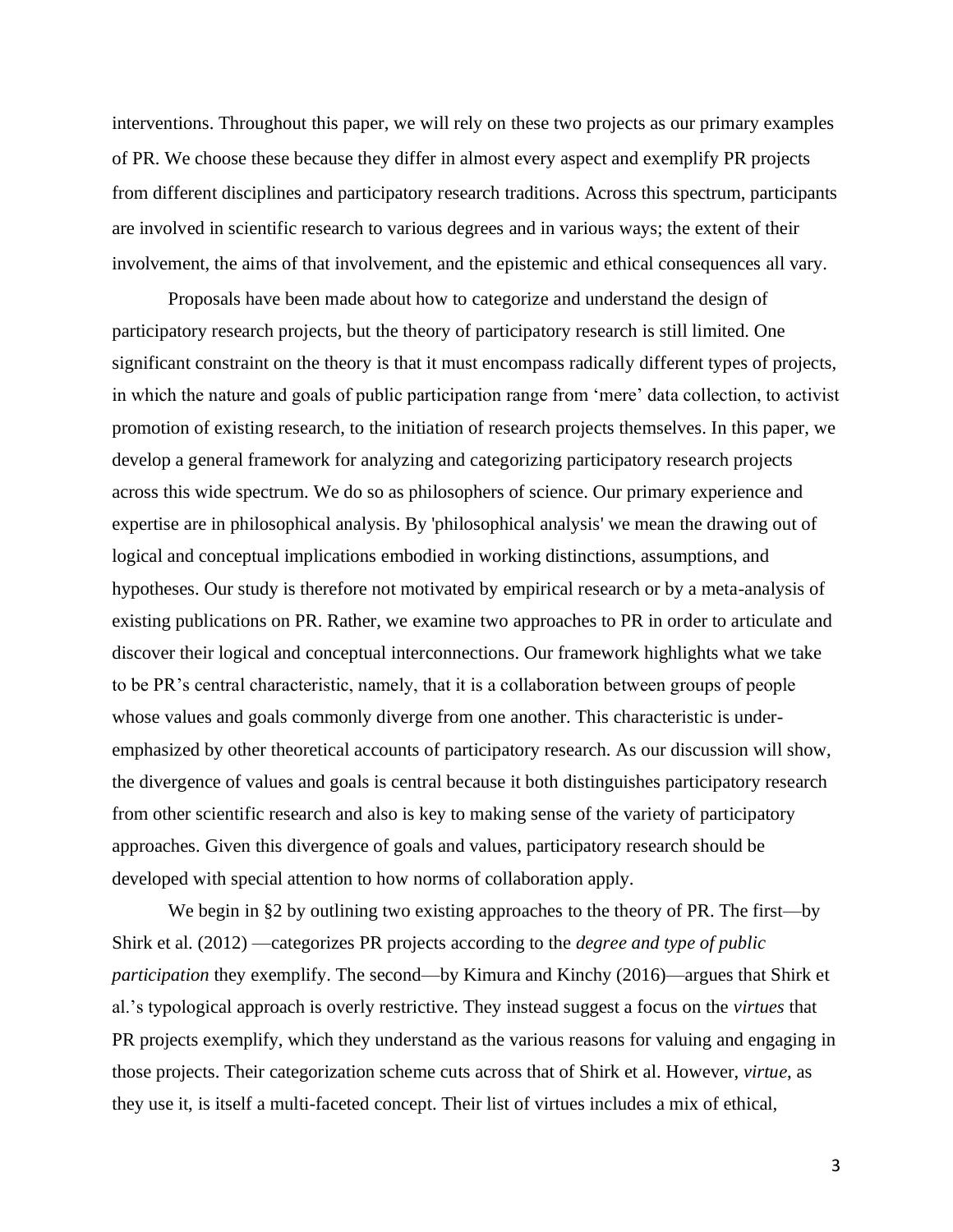practical, and epistemic reasons for valuing public participation from the points of view of either the researchers or public participants, without tracking the difference. While we adopt the working definition of a PR virtue from Kimura and Kinchy—namely, a reason to engage in PR—we will further distinguish between virtues that are primarily ethical, practical, or epistemic and will also highlight the perspectival nature of virtues.

Of course, Shirk et al.'s and Kimura and Kinchy's taxonomies are both useful. However, we believe that they can be fruitfully extended and brought into conversation with one another by recognizing the divergence of goals and values that typifies participatory research. In §3, we argue that the kinds of reasons Kimura and Kinchy's virtues provide, as well as their relative importance, depends on who is evaluating them. Any list of virtues that a given PR project exemplifies is incomplete if it does not include the further specification: for whom are these virtues, and in light of what values and goals? Adding this dimension to Kimura and Kinchy's account enables us to state the core issue which our framework aims to address: when the goals and values of scientists and members of the public diverge radically, they may yield evaluations of the same project that are incompatible or at least in serious tension with one another. Yet, given that PR projects are collaborations, we argue that norms of collaboration apply and can help bridge researchers' and participants' divergent views. In §4, we detail the norms operative in more traditional research collaboration contexts and discuss how these should be expanded to apply to participatory research. In §5 we suggest how this divergence of goals also influences the considerations upon which Kimura and Kinchy and Shirk et al. focus, namely, the virtues of a PR project and the degree of public participation.

We believe the framework that results from our analysis clarifies the similarities, differences, and relative success of different participatory research projects. As philosophers of science, our interest in this topic is conceptual. We argue for a framework that, like the works cited above, is descriptively and explanatorily adequate, but, unlike them, it portrays PR in terms that are as general as possible; namely, as a species of collaborative action. We aim to find what we can learn about PR from this admittedly abstract vantage point. Of course, we do not deny the value and utility of other descriptive frameworks. The approach developed in this paper draws significantly on Shirk's and Kimura and Kinchy's frameworks, but for the purpose of synthesizing and generalizing them. The result is that we end up highlighting what we take to be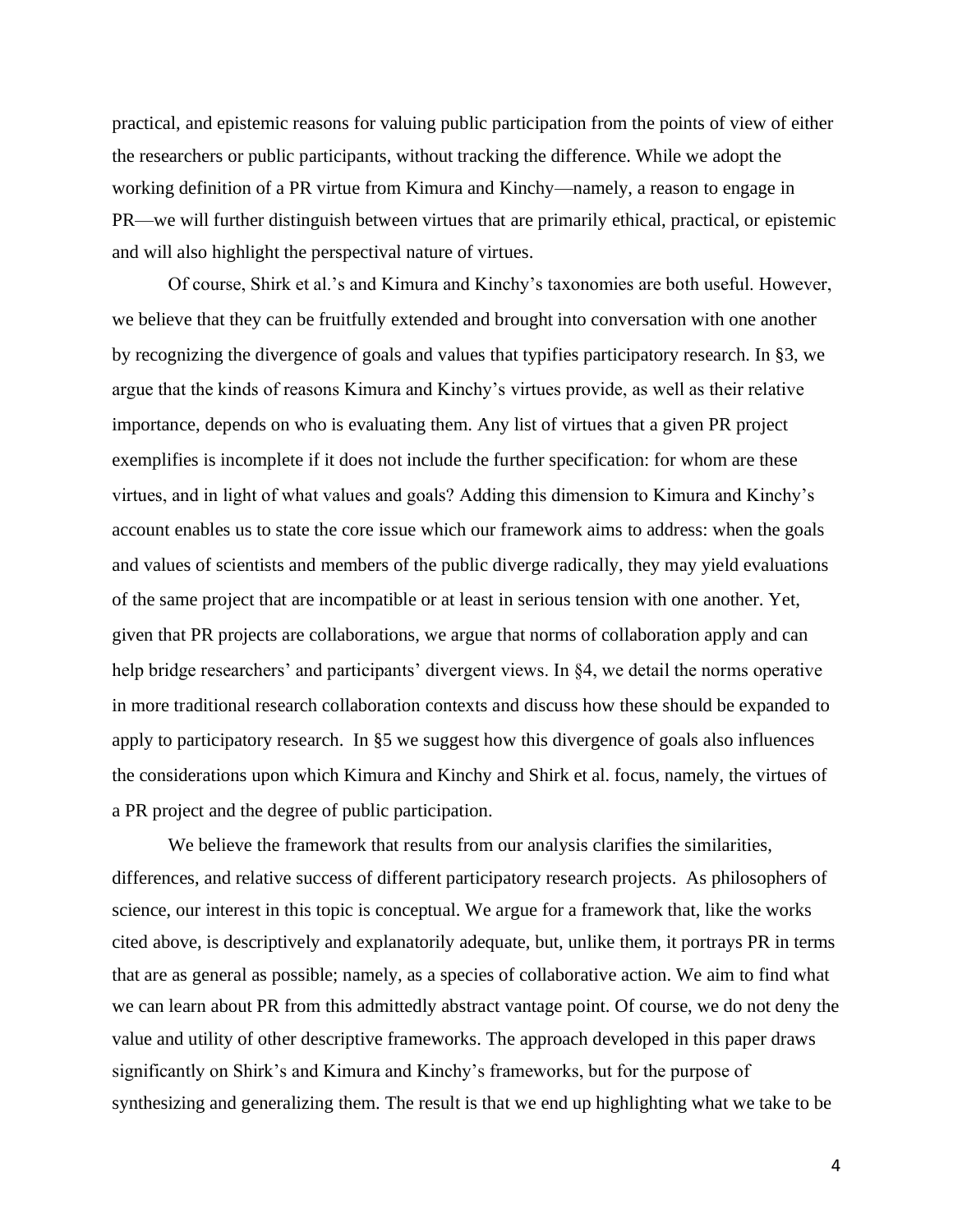the most important feature shared by diverse kinds of PR projects insofar as they are instances of collaborative action; namely, that they are beholden to norms of collaboration. This component of our analysis leads to the possibility of using this framework normatively, as a guide for how PR projects ought to be designed and implemented, though that project will be left to future work.

### **2. Two Participatory Research Taxonomies**

Shirk et al. (2012) and Kimura and Kinchy (2016) each develop distinct frameworks for the classification and deliberate design of participatory research. According to Shirk et al., five features guide classification and further design of PR: the inputs (interests of the public and scientific community), activities (design and execution of the research project), outputs (the research data and the experiences of participants), outcomes (skills or knowledge that result for science or participants, resulting interventions), and the impacts (long-term value of the research). These elements shape the desired degree of public participation—number and diversity of participants, duration of involvement, and depth of participation—as well as the quality of participation, that is, context-relative judgments of how meaningfully and ethically participants are involved. Shirk et al. use these five features to describe design choices involved in models of participatory research (see also Bonney et al. 2009). They are ordered by increasing degree of public participation: (i) Contributory projects, which are generally designed by scientists and members of the people contribute; (ii) Contractual projects, in which communities contract scientists to conduct research; (iii) Collaborative projects, which are generally designed by scientists but allow the public to have some control of research questions; (iv) Co-created projects, which at least some of the public are active in all aspects of the research including design and management; and (v) Collegial contributions, where "non-credentialed individuals conduct independent research with varying degrees of expected recognition" (29). On this typology, Galaxy Zoo, the PR project in which members of the public help sort galaxy images by shape, is classified as a contributory project, given that data sets are collected and set up by the scientists. Latinos Unidos por la Salud, the PR project focused on addressing health needs of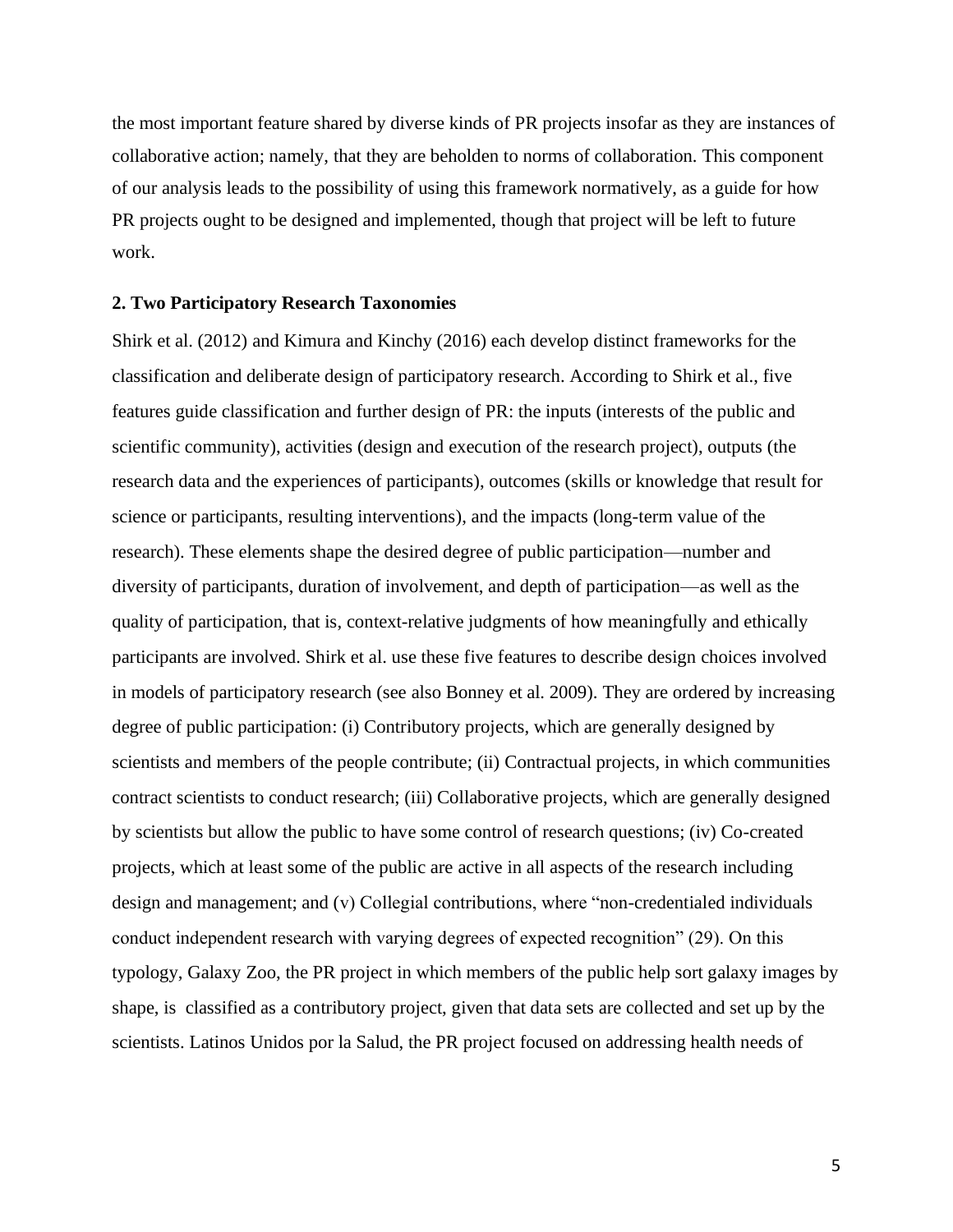Cincinnati's Latinx community, is co-created, with both the community members and social scientists designing the surveys and research questions together.

Shirk et al. intend their typology to guide research teams in designing research projects and, especially, in determining the nature and extent of public inclusion. But they acknowledge that the typology has limitations. Some projects may not be clearly categorized. As they say, "In general, typologies of participation and project design are best considered tools for understanding trends, as practice inevitably 'blurs boundaries'" (29). Further, there are limitations to how this taxonomy can guide research practices, for "every initiative arises in a unique context, in response to different needs, meaning prescribed approaches are unreasonable"  $(29).<sup>2</sup>$ 

Kimura and Kinchy (2016) are critical of Shirk et. al.'s approach, or any typology that "focuses on participation as the defining virtue of [PR]" (332). In their view, these only "highlight one feature of [PR] while ignoring other dimensions that may be more significant for participants or their challengers" (338). Against Shirk's typology in particular, Kimura and Kinchy note that some PR projects may be valuable while also exhibiting a low degree of participation, such as non-profit advocacy organizations that produce socially valuable research without directly requiring participatory help. But again, their general concern is with any typology that focuses on just one dimension of participatory research--such as project goals (Wiggins and Crowston 2010) or responsibility for initiating projects (Moore 2006).

In order to account for the multiple dimensions along which PR projects can be analyzed, Kimura and Kinchy shift focus to a set of *virtues* common in the literature as motivations for PR. They say these virtues are "the reasons why both advocates and analysts of [PR] contend that it is socially valuable" (339). By focusing on virtues, their hope is to highlight the similarities and connections between PR projects that may be categorized differently in a typology that relies only on degree of public participation. Revealing these similarities further highlights the fact that PR projects can be valued for reasons other than the mere fact that they involve the public.

<sup>2</sup> See also (Cornwall 2008, Wiggins and Crowston 2010).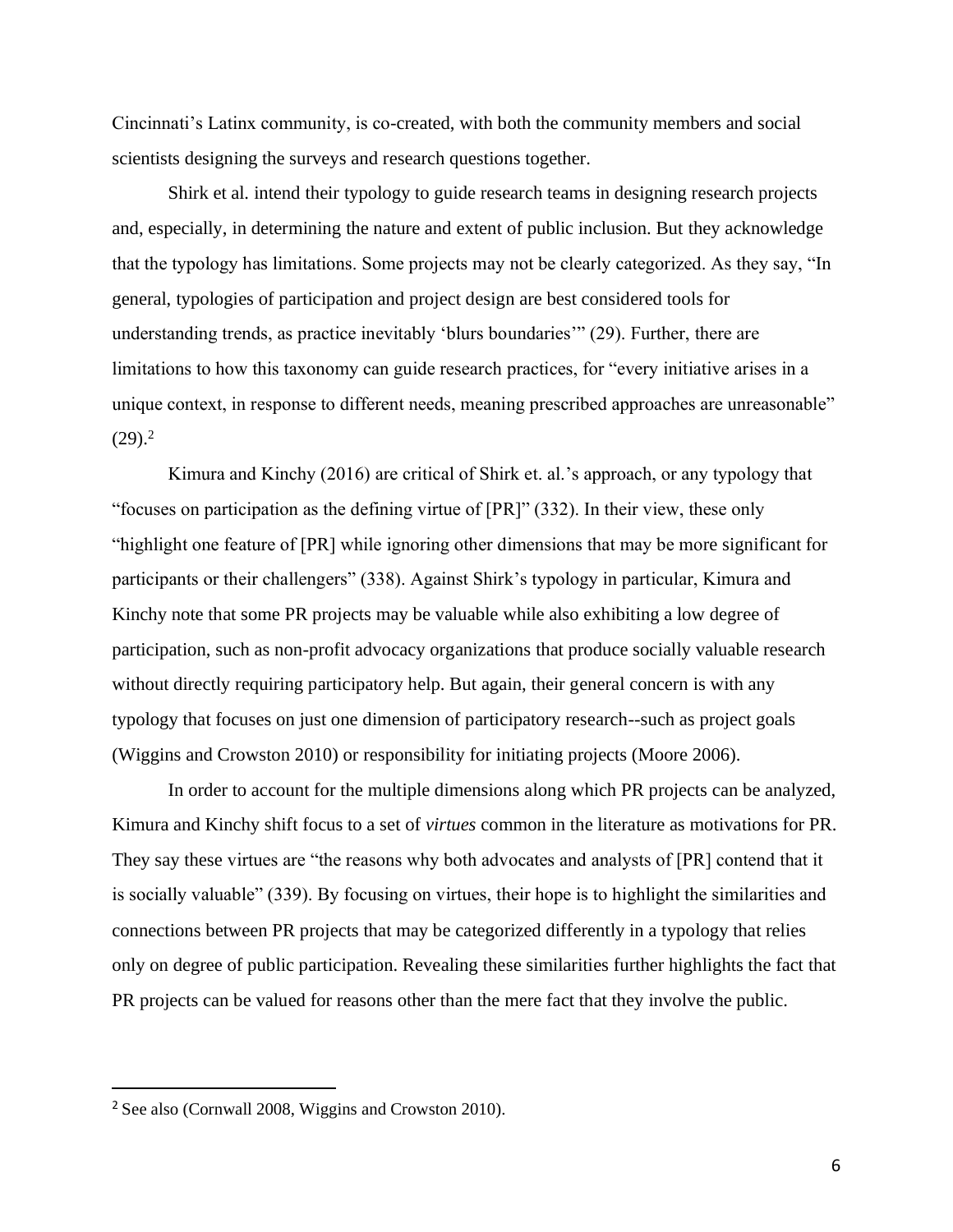Kimura and Kinchy list seven virtues, noting that the list is not exhaustive and that some of the virtues are contradictory and cannot be jointly exemplified by the same project (33). They are: (1) Increasing scientific data; (2) Increasing citizens' scientific literacy and awareness; (3) Building community capacity for environmental protection; (4) Building more equal relationships between scientists and citizens; (5) Filling knowledge gaps and challenging official accounts; (6) Driving policy change; and (7) Catching polluters.

This list demonstrates one strength of Kimura and Kinchy's account; namely, they stress that PR projects take place in a social and political context that extends beyond the community of scientists and public collaborators directly involved. Certainly, examining PR projects for their social, political, and ethical implications is crucial to understanding them, and this aspect of PR should be taken into consideration in analyzing and designing future projects. But Kimura and Kinchy also hold that the virtues of PR projects *stem* from the projects' ethical impact in this larger context. This is part of their conception of virtues, which are "the reasons why both advocates and analysts of [participatory research] contend that it is *socially valuable*" (339, emphasis added).

We think Kimura and Kinchy's emphasis on the socio-political and ethical virtues of participatory research is important. But we think it results in the deemphasis of other equally important virtues; particularly epistemic and practical ones. Take epistemic virtues first. While Kimura and Kinchy do treat 'increasing scientific data' as an epistemic good, they nevertheless analyze it primarily through the lens of sociopolitics. For example, they ask whether it is ethically permissible to sidestep the problem of insufficient funding for data-collection by utilizing participants as unpaid labor. They also easily juxtapose "filling knowledge gaps" with "challenging official accounts", thereby melding epistemic and sociopolitical concerns.

In contrast, we would like to consider epistemic virtues of participatory research as virtues in their own right. In fact, we take Kimura and Kinchy's concern with balancing the epistemic and social-justice benefits of PR as evidence that these benefits can be considered separately (which is not to say in isolation) from one another. PR can have epistemic value as well as sociopolitical value; there need not be a tradeoff between the quality of science and the participation of the public. Further, the range of epistemic virtues is wider than Kimura and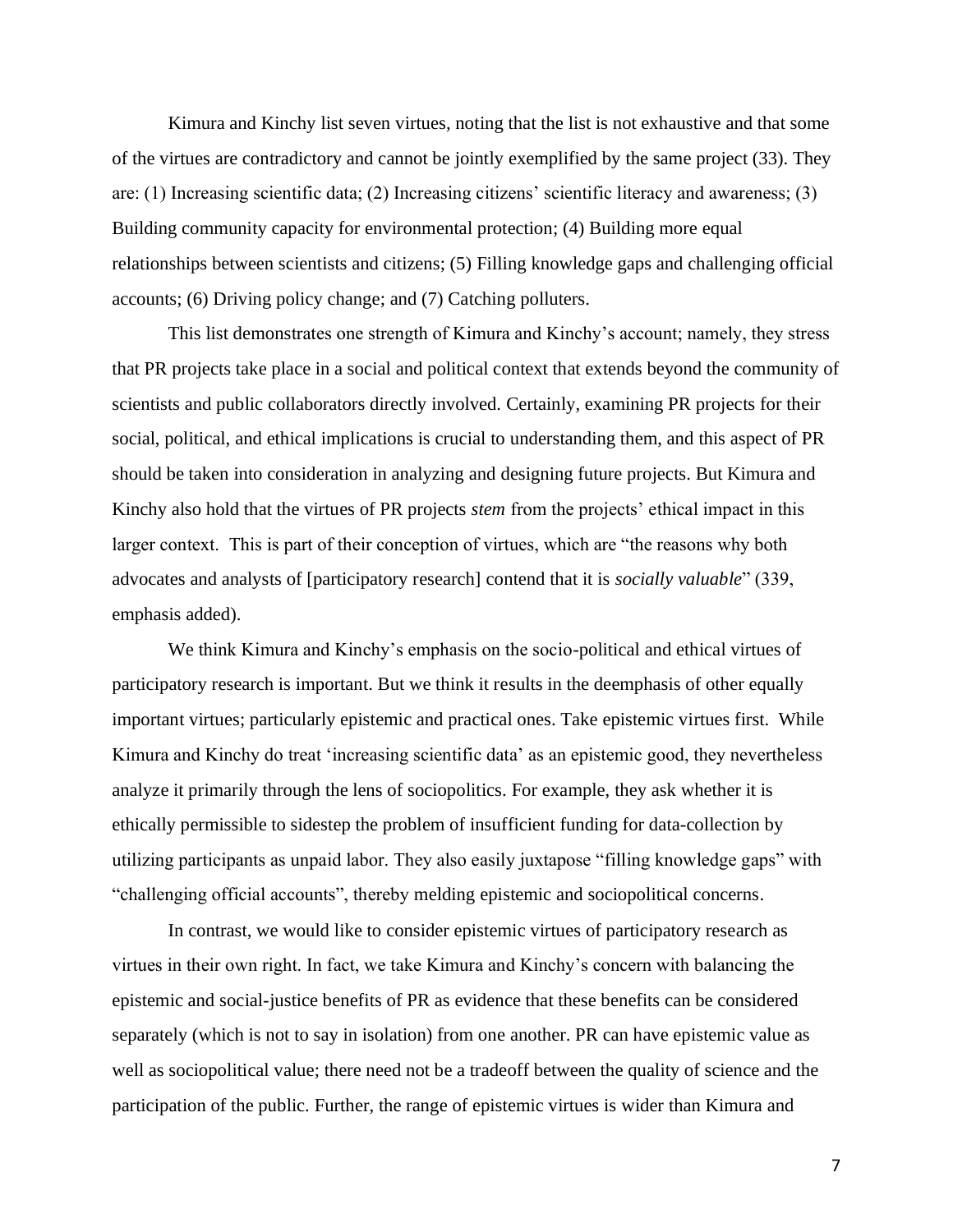Kinchy's list suggests. For example, certain massive-scale data collection and processing projects are arguably only possible with wide participation from the public and broad geographic distribution. So, an epistemic virtue of some PR projects lies in their capacity for enabling access to data in the first place. For instance, without the help of public participants, data on phenomena like large-scale bird migration patterns (Sullivan et al. 2009) would be difficult to obtain. This appears to be a distinct advantage to these types of projects and is worth emphasizing as an epistemic virtue of PR.

Participatory research also has what we call 'practical' virtues that can be considered alongside epistemic and social-justice virtues. For instance, PR projects can promote the professional standing and well-being of participants (whether justly or not) and can help solve problems that are not of a pressing social-justice or ecological nature (Kimura and Kinchy's sole focuses). Galaxy Zoo, for example, may increase a participant's well-being by promoting a sense of belonging to a larger community or simply by providing mental stimulation. These benefits are real but are neither ethical nor epistemic. We call them 'practical' because they improve one's life -- or, if you will, aid in the practice of life -- but are aimed neither at the satisfaction of moral norms nor at increasing knowledge. Thus, in our view, consideration of the virtues of PR should be multi-dimensional, taking into account epistemic and practical as well as ethical virtues.<sup>3</sup>

Given the complexity of participatory research, it's no surprise that systematic accounts must highlight some features of PR and downplay others.<sup>4</sup> We are not claiming that Kimura and Kinchy do not recognize epistemic and practical virtues *at all*, but rather that they do not recognize them as analytical categories, categories that matter for their theory of participatory research. The same applies to Shirk et al.'s categorization. While they use degree and nature of participation as the main categories for their PR typology, it is clear that they recognize other factors—even Kimura and Kinchy's virtues—as relevant to participatory research. But they do not highlight their central role in the theory of participatory research. We believe that the work of Shirk et al. and Kimura and Kinchy can be synthesized and expanded, resulting in a more

<sup>&</sup>lt;sup>3</sup> Of course, none of this presumes a clean distinction between epistemic and non-epistemic virtues, nor ethical and practical virtues for that matter.

<sup>&</sup>lt;sup>4</sup> We take this to be a necessary feature of any explanatory or descriptive practice. The topic is discussed at length in (Potochnik 2017).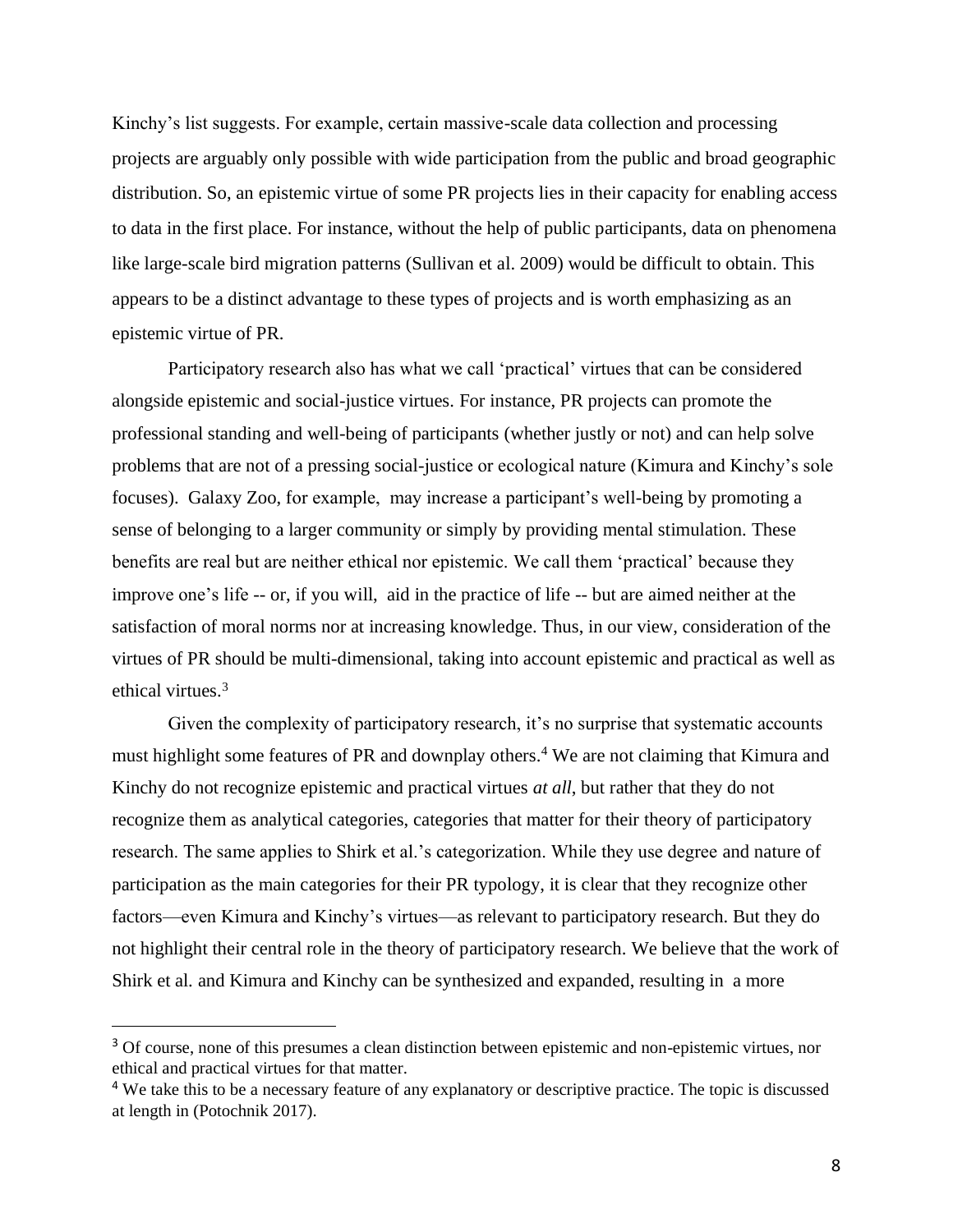philosophically general framework for analyzing PR. Our goal in what follows is to develop a more multidimensional analysis that incorporates the central features of these accounts and introduces another consideration that we believe is key to analyzing participatory approaches: divergence of values and goals of the researchers and public participants.

#### **3. Divergence of Values and Goals**

We begin development of our multidimensional analysis by making explicit a consideration that is left implicit in Kimura and Kinchy's virtue-based account: the perspectival nature of virtues. This can be brought into view by asking: For whom are these virtues? For whom do they provide reasons for engaging in participatory research? It is a philosophical commonplace that reasons can be perspective- or agent-dependent: a good reason for one agent to perform a given action may not be a good reason for another agent to perform the same action.<sup>5</sup> In Kimura and Kinchy's terms, a virtue for one stakeholder may not be a virtue for another. The virtues exemplified by any given project may depend on the perspective from which that project is analyzed; they may depend on who is doing the analysis and on the nature of her broader values and goals.<sup>6</sup> In what follows, we will focus on two primary groups of stakeholders involved in all participatory research projects: professionally-trained researchers and members of the participating public.

The perspectival nature of virtues implies that the items on Kimura and Kinchy's list may be viewed differently by professionally-trained researchers and by members of the participating public; and, in fact, they often are. For example, while "increasing scientific data" is a high priority for the designers of Galaxy Zoo (possibly the highest), it is unlikely to be a high priority for most participants. Rather, participants may primarily want to engage in a fun mental activity

<sup>&</sup>lt;sup>5</sup> In this paper we appeal to a broadly Humean understanding of practical action, according to which agents have reasons to act only insofar as their actions promote the satisfaction of their desires and the satisfaction of those desires provides the requisite motivation for undertaking those actions. The action itself is catered to satisfying desire. We use 'goals' as shorthand for the satisfaction of an agent's desires. See (Sinhababu 2009) and references therein.

<sup>&</sup>lt;sup>6</sup> We should clarify the way in which we use the terms virtues, values, and goals. Following Kimura and Kinchy, virtues are things that PR can achieve, or reasons for choosing PR over other types of scientific research. These need to be pursued or promoted by implementing a certain project design. Values refer to the standards or ideals according to which one determines what is important to them. This is consistent with the term's use in philosophy of science. Goals refer to what one hopes to achieve by participating in a PR project. In our view, these goals depend on one's values and in turn influence what virtues they take a given project to have.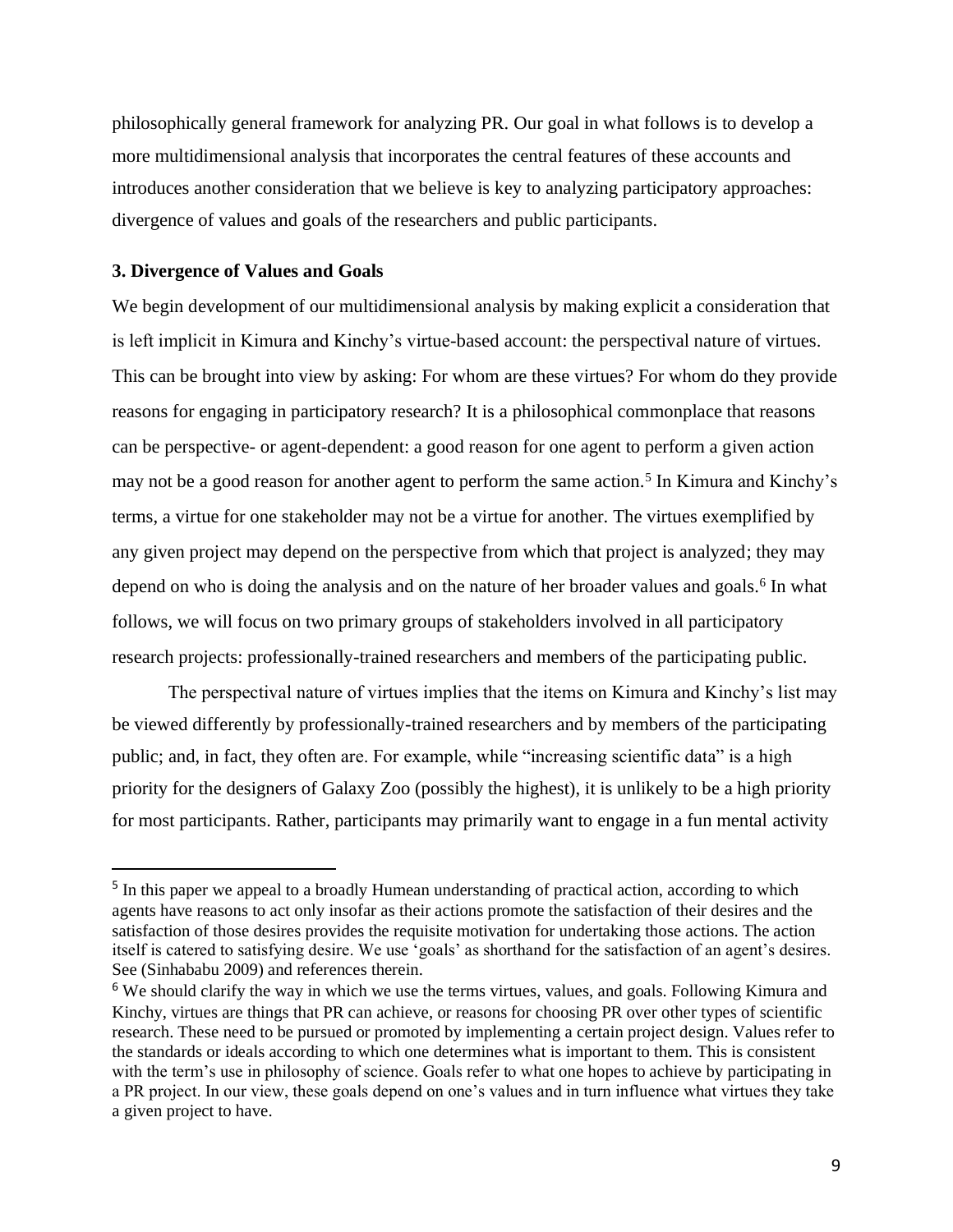or be part of a larger communal effort. To the extent that increasing scientific data provides a reason for them, it is a fairly weak one (Raddick et al 2009; Raddick et al 2013).

Beyond ranking the relative importance of virtues differently, stakeholders may also categorize virtues differently. Consider two scientists engaged in the same project, one close to retirement and one in her early career. While the former might pursue "increasing scientific data" primarily as an epistemic virtue, the latter might pursue it primarily as a means of career advancement; i.e., what we are calling a 'practical' virtue. The latter would surely recognize that increasing scientific data is *also* an epistemic virtue of the project, but the virtue may be motivational only or primarily insofar as it is also a practical one. Consider LU-Salud for an example of how this plays out for PR. The original goal of the project was to collect 200 questionnaires from 200 people. But the community participants surpassed that goal, recording 516 questionnaires (Vaughn et al. 2017). From the perspective of the academic researchers, the aspect of the project design that involves the community participants administering the questionnaires to other members of the community clearly promotes an epistemic virtue: participation led to a much larger data sample. From the perspective of the community participants, it seems the project design promotes practical, in addition to ethical, virtues: the data they collected via the questionnaires helped them capture a detailed picture of their community, including health beliefs and practices, and it gave them information about navigating the local healthcare system. The LU-Salud public participants reported feeling empowered by their participation; they feel like a part of social change that will benefit their community (Vaughn et al. 2017, 16).

When multiple aims accompany some set of actions, this picture is further complicated. For example, actions may have different proximate and distal goals. The goals discussed in the above paragraph can be more accurately characterized as *distal* divergent goals of LU-Salud stakeholders. However, the proximate goal of both researchers and public participants was the same: to collect a large number of questionnaires. It is also possible for two groups to share distal goals and diverge on proximate ones; e.g., when they disagree about how to achieve some particular distal goal.<sup>7</sup>

<sup>7</sup> We thank an anonymous referee for suggesting this point.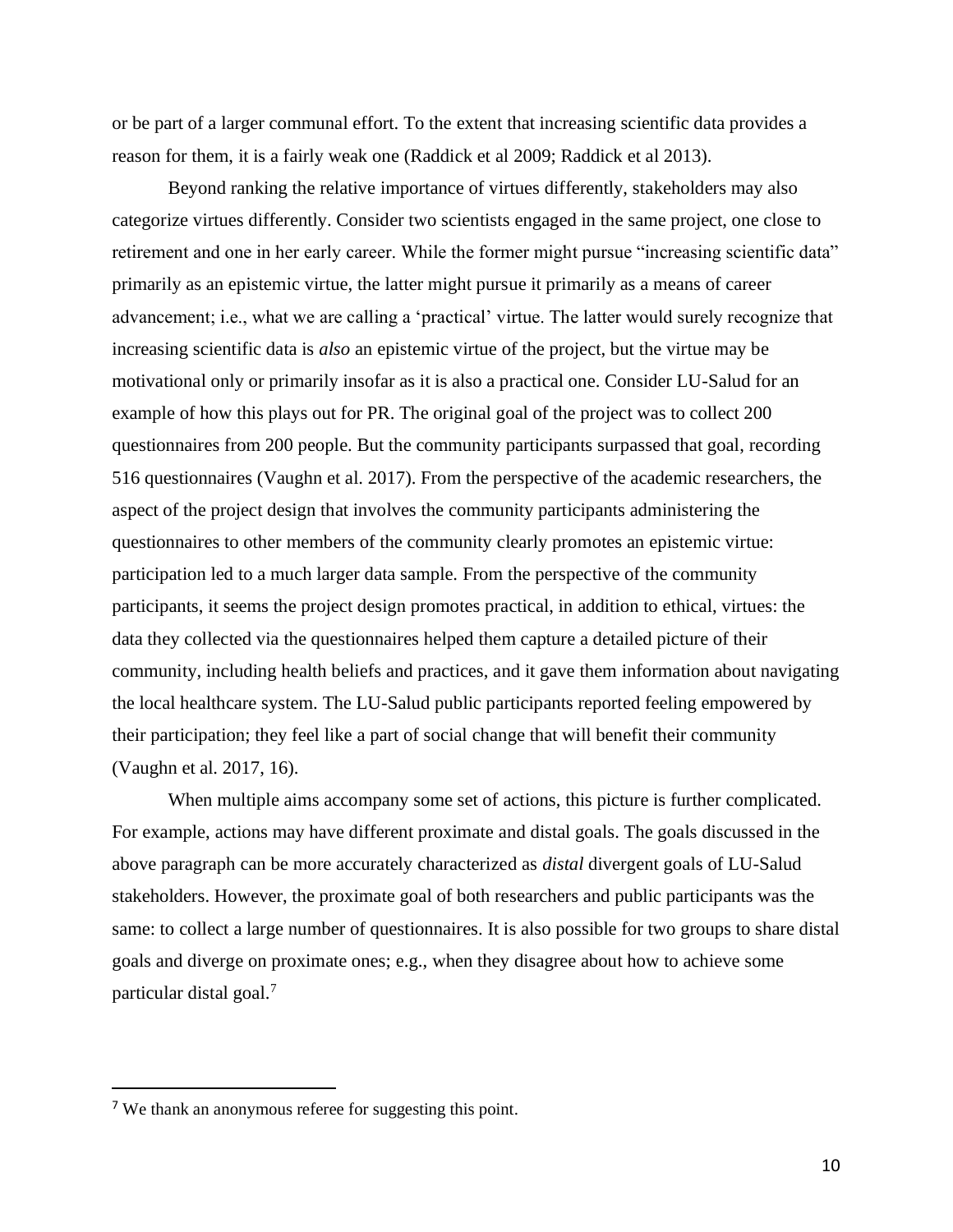These short examples demonstrate that what counts as a virtue and how important it is compared to other virtues depends on who is evaluating it and what their larger goals and values are. At an extreme, when the values and goals of scientists and public participants diverge radically enough, they may yield evaluations of the same participatory project that are incompatible, or at least in serious tension with one another (see, for other examples, cases of "narrative mismatch" between researchers and participants (Ottinger 2017)). This divergence is key to our analysis of participatory research.

This is not to say that divergence of values and goals is unique to participatory research - the divergence commonly occurs in traditional scientific research as well. A large research team coming together from different areas of specialization to work on a project at the intersection of their interests is likely to bring to the project a variety of values and goals. But focusing on this aspect of participatory research projects is especially helpful given that the divergence of goals follows directly from the very definition of participatory research as a collaboration among (differently positioned) academic researchers and community participants. Keeping this divergence at the forefront of analysis thus can serve as a fruitful approach for this variety of research.

#### **4. Norms of Collaboration**

The idea that evaluations of the same project may be incompatible, or at least in serious tension with one another, suggests that good project design ought to try to bring them into harmony with one another, or at least show why their divergence is not problematic. This demand, however, is not unique for participatory research. Rather, it is a broad norm of collaboration that applies to any project. In this section we motivate the idea that PR projects are genuine collaborations and that consequently norms of collaboration play a fundamental role in their analysis and design. We discuss how two general norms of collaboration apply to participatory projects, and suggest that it is more incumbent on the party with more power in a given collaboration to ensure that these norms are attended to.

Let's start by considering whether participatory research projects qualify as collaborations. Some cases are straightforward; these fit Shirk et al.'s category of co-created projects. For example, in LU-Salud, participating members of the community helped conceive, implement, and execute the project. They are referred to as "co-researchers". Other projects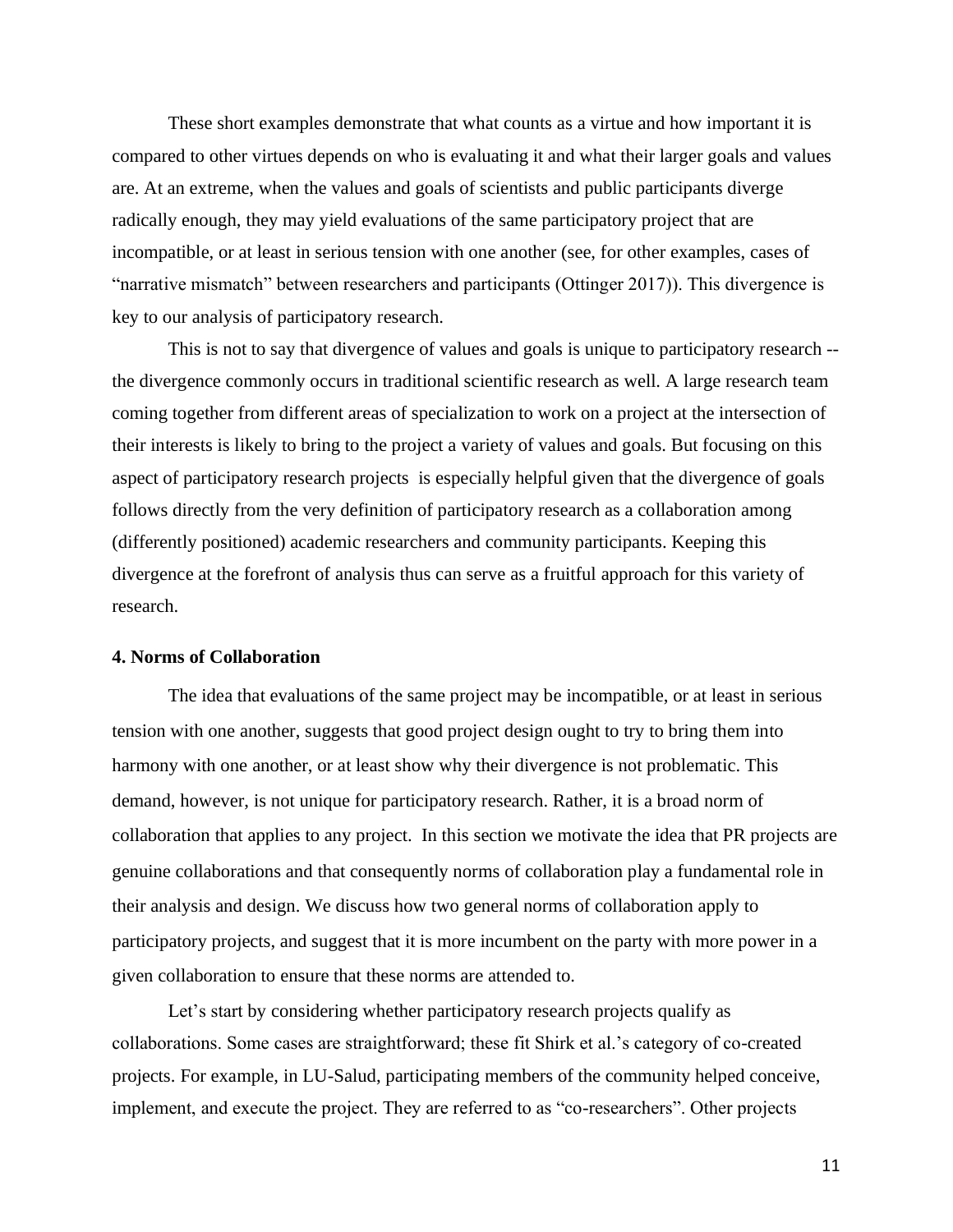involve participants in much more limited roles, and researchers may have vastly more control of the project, greater relevant authority, and a tighter connection to the research community. Galaxy Zoo is this kind of project. But both projects (and, in general, projects across the spectrum of participatory research) bear the hallmark characteristics of collaboration: all participants—academic and public—partake willingly, rely on one another for accomplishing tasks, and work in order to achieve some shared objectives. Below, we will return to the idea that differences in control, authority, reputation, and most generally, power, are also endemic to collaborative relationships.<sup>8</sup> For now, we merely want to point out that participatory projects can be studied as genuine collaborations, even when a significant power differential exists.

In the literature on norms of collaboration, the focus is often on norms related to authorship credit (see e.g. Youtie and Bozeman 2014, Jeong, Choi, and Kim 2011). For instance, in their discussion of how research collaborations can go wrong, two of the three "bad practices" identified by Youtie and Bozeman (2014) are: "(1) persons not being credited who are perceived as deserving credit, (2) persons being credited who were perceived as not deserving credit" (954). These concerns about unjust credit and unjust lack of credit reflect the general norm that labor should be credited proportionately. In traditional academic collaborations, this norm is usually cashed out in terms of authorship rights or written acknowledgments. However, the generalized norm of proportionate credit for labor applies equally well to participatory research. In participatory projects, authorship and acknowledgment may still be relevant forms of credit, but credit may vary more broadly. For example, credit may be straightforwardly monetary, or take on more nuanced forms of social and political capital. A collaboration that does not heed this norm is likely to run into trouble, if not fall apart entirely. This follows almost trivially from the model of human action we adopt (see footnote 4). If human actions are directed toward goals, then divergence of goals is more likely than not to lead to divergence (and thus conflict) of actions. This is not necessary, of course, but only likely.

<sup>8</sup> Additionally, *Scientific Collaboration and Collective Knowledge: New Essays* edited by Boyer-Kassem, Mayo-Wilson, and Weisberg (2018) offers a collection of papers by philosophers on many of these topics, including the practice of sharing knowledge, forming collaborations, authorship and refereeing, and development of collective credit. This collection primarily focuses on these topics from a traditional academic collaboration perspective. For more on the complexities of volunteer participation in PR, see Reiheld and Gay (2019).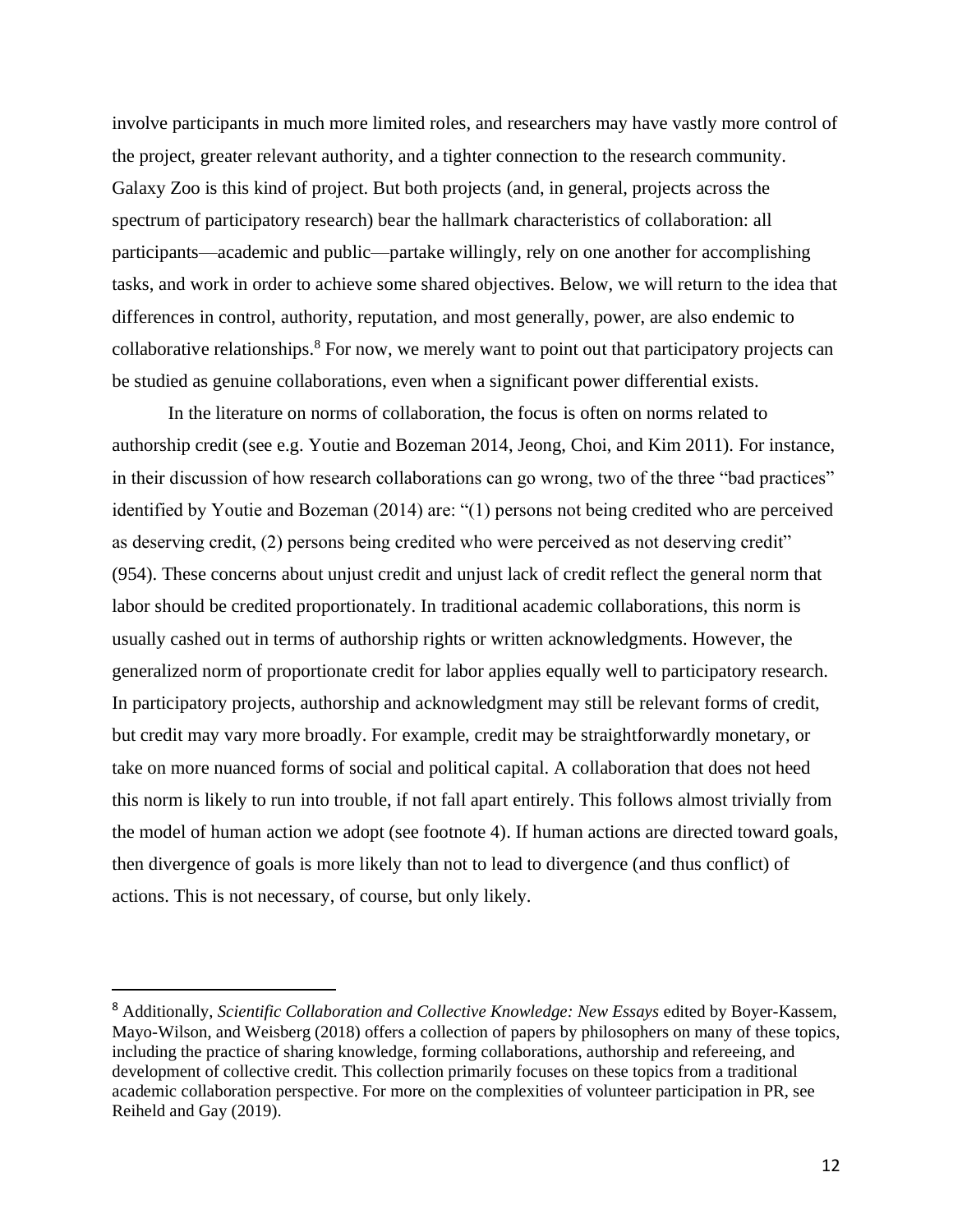We would also like to call attention to another norm of collaboration, one that has not been widely discussed, but is closely tied to the very idea of collaboration and, to our mind, even motivates the proportionate credit norm. The norm we have in mind is to help fellow collaborators achieve their goals. It is central to our analysis because its satisfaction seems to set the condition of possibility for collaboration itself. After all, without *any* alignment or compatibility of goals, at least one of the parties will have no reason to engage in the joint endeavor; their participation would have to be forced, unintentional, or irrational. This, again, follows from the model of action we adopt (see footnote 4). On this model, the satisfaction of one (or more) of an agent's goals is her reason for engaging in a given action. Without the prospect of satisfying a goal, the agent has no reason to engage in that action. Consequently, to undertake a collaboration *as a collaboration* -- a partnership both parties have reason to engage in --, the parties involved must minimally ensure that their goals are, and remain, compatible. This obligation follows from the very nature of collaborative action. In order to meet it, the parties involved must be aware of and affirm the goals of their collaborators. They must also put sufficient effort into achieving those goals, commensurate with their role in the project.

Given that PR projects often involve significant divergence in participants' goals, as discussed in the previous section, this norm requires explicit attention in participatory research contexts. In particular, it can be difficult for academic researchers to assess the goals of the participating public, especially with projects involving many participants or participants who do not interact closely with the researchers. Sometimes conjectures about likely goals will be necessary at the stage of initial research design. Ideally, however, the requirement to be aware of collaborators' goals would be best satisfied with empirical work devised to inform academic researchers' expectations of the goals held by participating members of the public. In many cases, thoughtful design of interactions and inclusion of public participants early in the project can enable this, such as in the initial training sessions incorporated into LU-Salud's project design which emphasized shared decision making (Vaughn et al. 2017, 9; for additional details on LU-Salud project design and considerations see Vaughn et al. 2016 and Jacquez et al. 2016).

Each of these two general norms of collaboration—crediting labor proportionately and helping fellow collaborators achieve their goals—gives rise to different specific prescriptions that depend on the details of the participatory research collaboration, including the public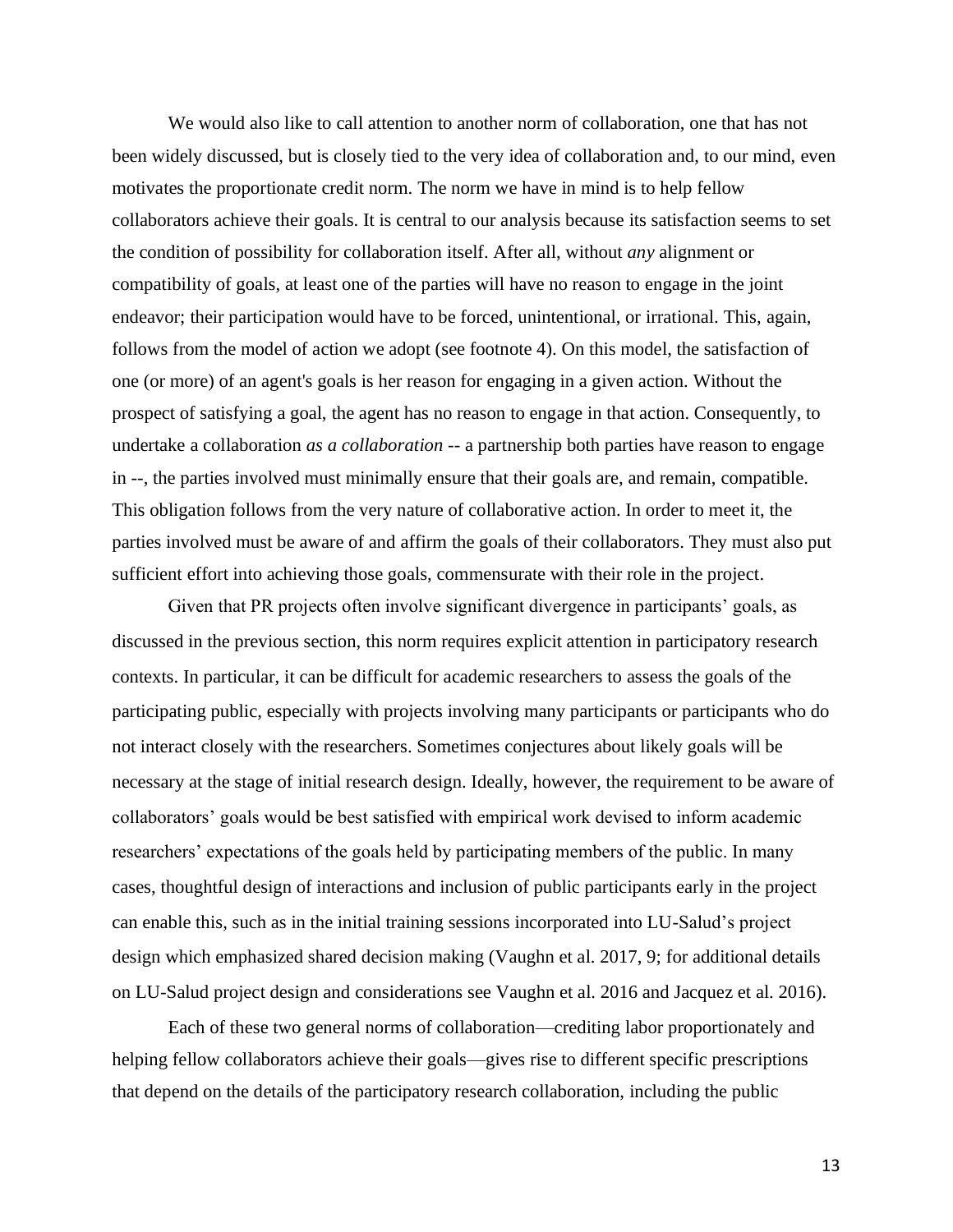participants' goals, the relationship those goals bear to researchers' goals, and the circumstances of the project. But, we submit, both general norms apply to every PR collaboration, just as they do to traditional academic collaborations. Failure to abide by these norms can lead to a problematic collaboration. For instance, when notable power differentials exist, a project can unwittingly exploit the efforts of its public participants (Reiheld and Gay 2019).

The latter claim highlights again the central role of divergence of goals in the analysis of participatory research. Consider two members of the same research team: a senior researcher whose primary concern is advancing knowledge and a junior researcher whose primary concern is career advancement. This scenario illustrates how power differentials go hand-in-hand with divergences of values and goals: the senior scholar is free to be concerned primarily with advancing knowledge because she is in a position of power. She no longer needs to worry about career advancement. Generally speaking, when parties in a collaboration are similar to one another, their goals are more likely to overlap. Differences between parties, however, may give rise to significantly different relationships to the same project. For example, a collaboration between a senior professor and a graduate student usually gives rise to a greater power differential and a greater divergence of goals than a collaboration between two equally positioned professors. In a fair collaboration, however, a professor recognizes the goals of their student collaborator and facilitates the satisfaction of those goals. The student has matching obligations, but given the power differential, there is typically greater risk of the professor neglecting these norms. We suggest that, in general, as the power differential increases among collaborators, the party with more power has greater responsibility to adhere to the norms of collaboration in order to sustain its nature *as a collaboration*. 9

This analysis can be extended to participatory research. Consider Galaxy Zoo through the lens of divergent goals, power differentials, and the constraints they impose on how the norms of collaboration can be satisfied. It is plausible to think that most participants in Galaxy Zoo have the goal of being part of an exciting astronomical research project. Official recognition of their participation might be sufficient to both satisfy this goal and credit their labor appropriately. While the current version of Galaxy Zoo gives users the option of creating an account to track

<sup>&</sup>lt;sup>9</sup> The role of power in scientific research, as well as the relation between academic science and the public good has long been a theme in STS work. See for instance (Kimura and Kinchy 2019; Irwin 1995; Ottinger et al. 2017; Ottinger 2010). See also (Bruner and O'Connor 2018) for discussion of ways in which the divisions systematically disadvantage certain groups in an academic context.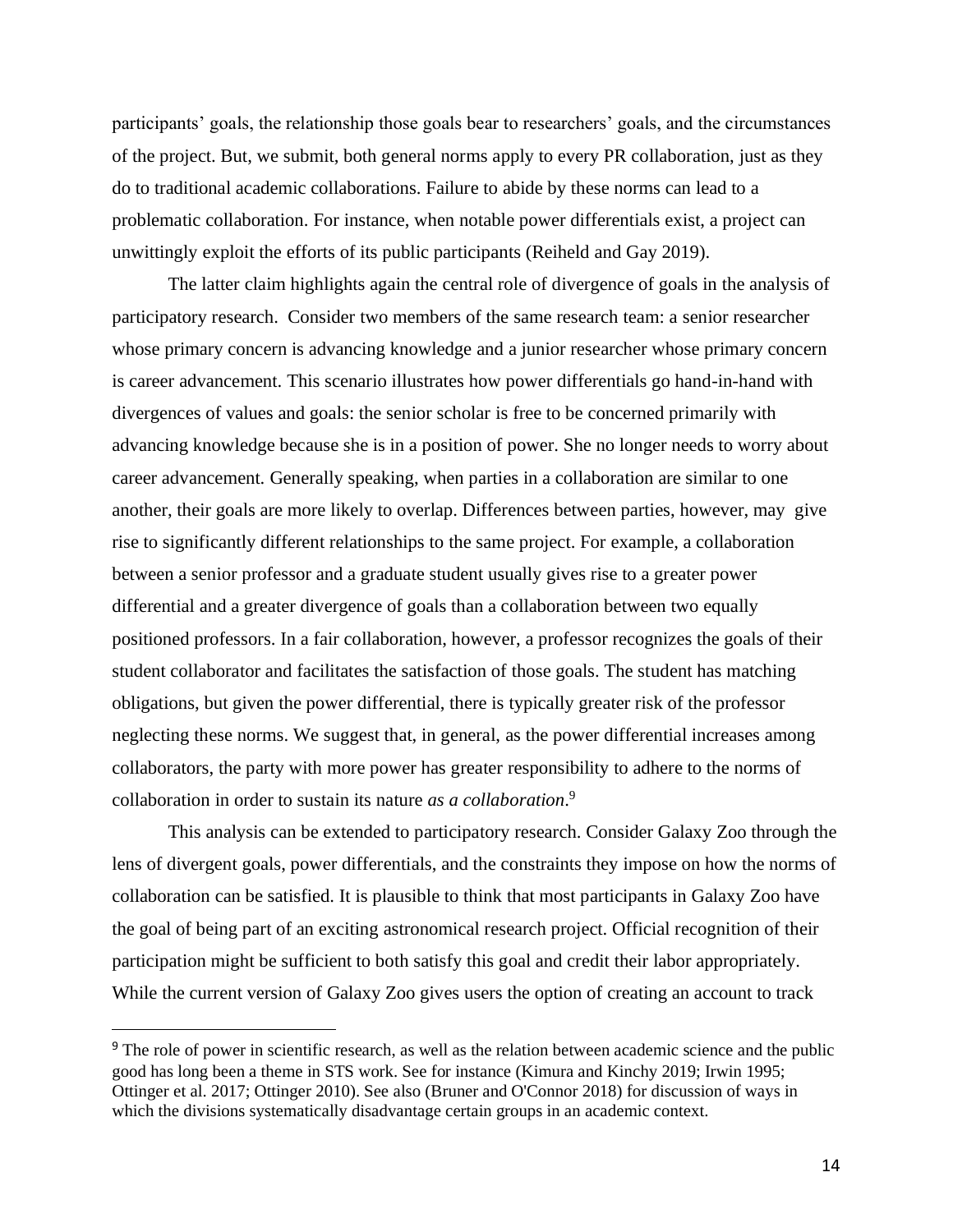their participation and receive credit, its original incarnation was not set up to do so. Although the following claim is speculative, it is possible that conceiving of this PR project as a collaboration at the design stage might have led to features that would have enabled better assessment and satisfaction of participant goals, and thus the potential for higher participation rates.

In contrast, in LU-Salud, the norms of collaboration were directly attended to in the initial stages of the project. Community team members were considered co-researchers, and the project was designed to incorporate shared decision making at each phase: participants were involved in choosing the research questions and designing the questionnaires, interview and data collection, interpretation of findings, dissemination, and even choosing the compensation for the co-researchers and for questionnaire respondents. By taking on board the input of the community member participants, the design of the project was improved, resulting in a more successful project: for example, the number of questionnaires collected by the co-researchers outpaced expectations significantly (Vaughn et al. 2017).

In summary, given that participatory research is a form of collaboration, it is important to attend to the applicable norms. In general form, these norms include both crediting labor proportionately and helping collaborators achieve their goals. PR projects typically involve both divergent goals and a significant power differential, so attending to the goals and values of the participating public must be a primary consideration, just as proportionate credit is in standard scientific research. Attending to this consideration in the earliest stages of project design can result in a more successful project overall.

### **5. From Divergent Goals to Virtues and Types of PR**

In section 3, we emphasized that assessing the relationship between the goals of academic researchers and the goals of public participants is important to analyzing any participatory research project. In section 4, we suggested that because these goals are likely to diverge, norms of collaboration ought to guide how participatory research is designed and undertaken. Here, we suggest that paying attention to how norms of collaboration are applied in the context of divergent goals also yields the set of considerations highlighted by Kimura and Kinchy and Shirk et. al. In other words, we suggest that in our framework, questions concerning how the virtues of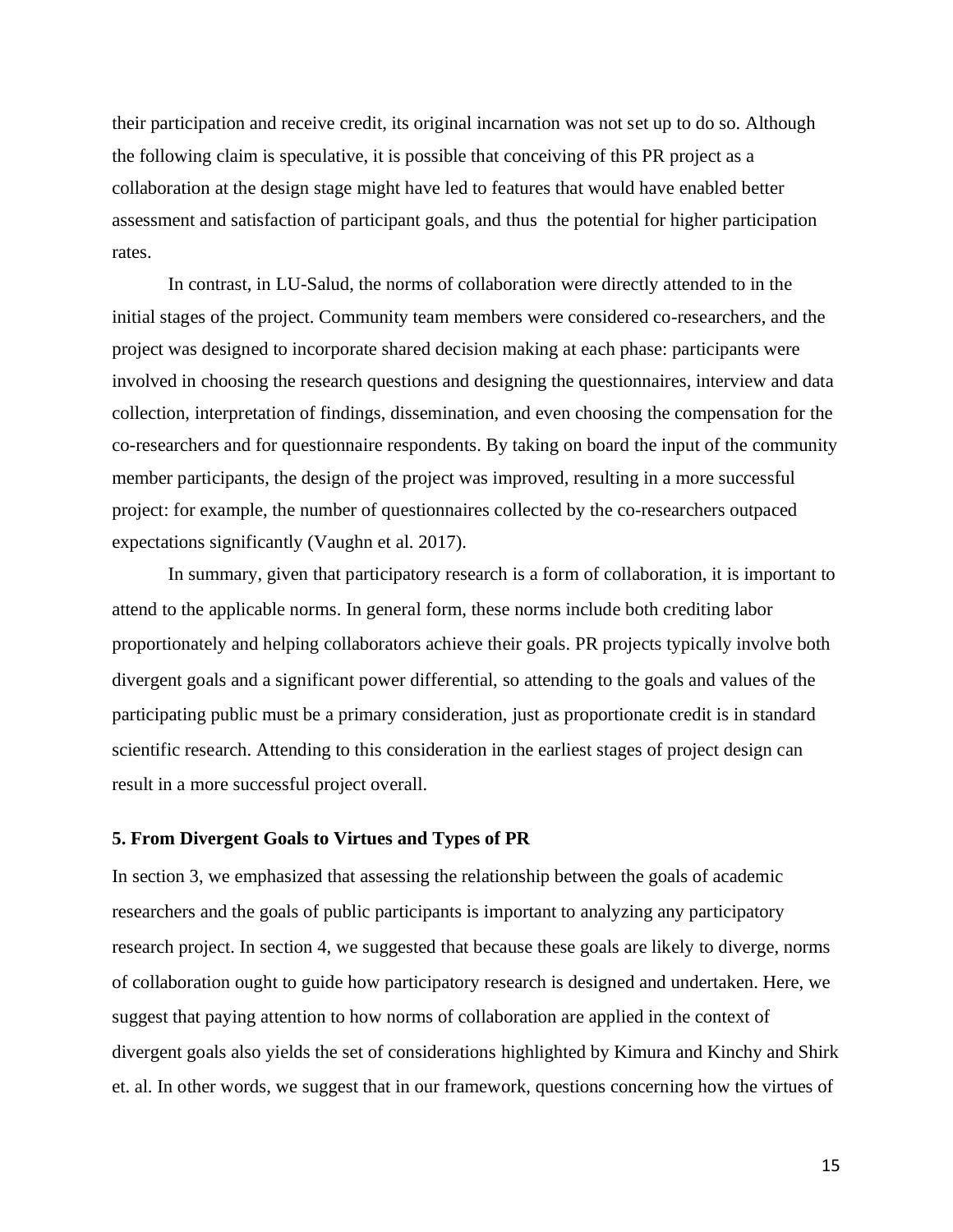a PR project are perceived and how the degree of public participation is determined are 'downstream' considerations from questions concerning how to apply norms of collaboration. Once the latter set of questions are answered, clearer and better-founded answers emerge to the first two sets. The participating public's goals, the academic researchers' goals, and the relationship among them helps determine both what degree of public participation is warranted and the epistemic, ethical, and practical virtues the participation gives rise to.

Consider virtues first. Kimura and Kinchy define virtues as the reasons participants have for engaging in a given participatory project. As we discussed in section 3, these reasons only exercise some motivational pull on the person entertaining them if they allow that person to achieve some of their goals. These goals may be narrow (like gaining knowledge of bird migratory patterns) or broad (like living a morally upstanding life), but in our broadly Humean understanding of human action reasons only gain their motivational force by aiming towards the satisfaction of some goal. This suggests that one cannot evaluate the virtues of a given project without recognizing that it may fulfil different goals for different people. For example, if one's goal is to increase social justice, she will view participation in LU-Salud as having sociopolitical virtue. If her goal is only to increase scientific data, an increase in social justice will not be a reason for her to participate in LU-Salud—she will not view it as one of the project's virtues. In this way, the virtues of any given project are 'downstream' considerations, given the values and goals of its participants. Projects developed with norms of collaboration in mind acknowledge the perspectival nature of virtues and so allow different participants to meet their goals and thus find virtue (though not necessarily the same virtue) in any given project.

Consider also Shirk et al.'s five types of participatory research.<sup>10</sup> They are based on degree of public participation, but, we argue, the appropriate degree of public participation is itself determined by considerations (perhaps implicit ones) regarding the values and goals of members of the research team, and their possible divergence. For instance, contributory projects—designed entirely by academic researchers with public volunteer contributions—may be more appropriate when public participants' goals are primarily aimed at satisfying scientific

<sup>&</sup>lt;sup>10</sup> In what follows we do not extensively discuss collegial projects. However, in collegial projects participants might decide on the goals for the project among themselves. Divergence could arise in later stages (and in fact Shirk et al. note that they might work with researchers to publish data) or between participants. But researchers are likely not involved in project design.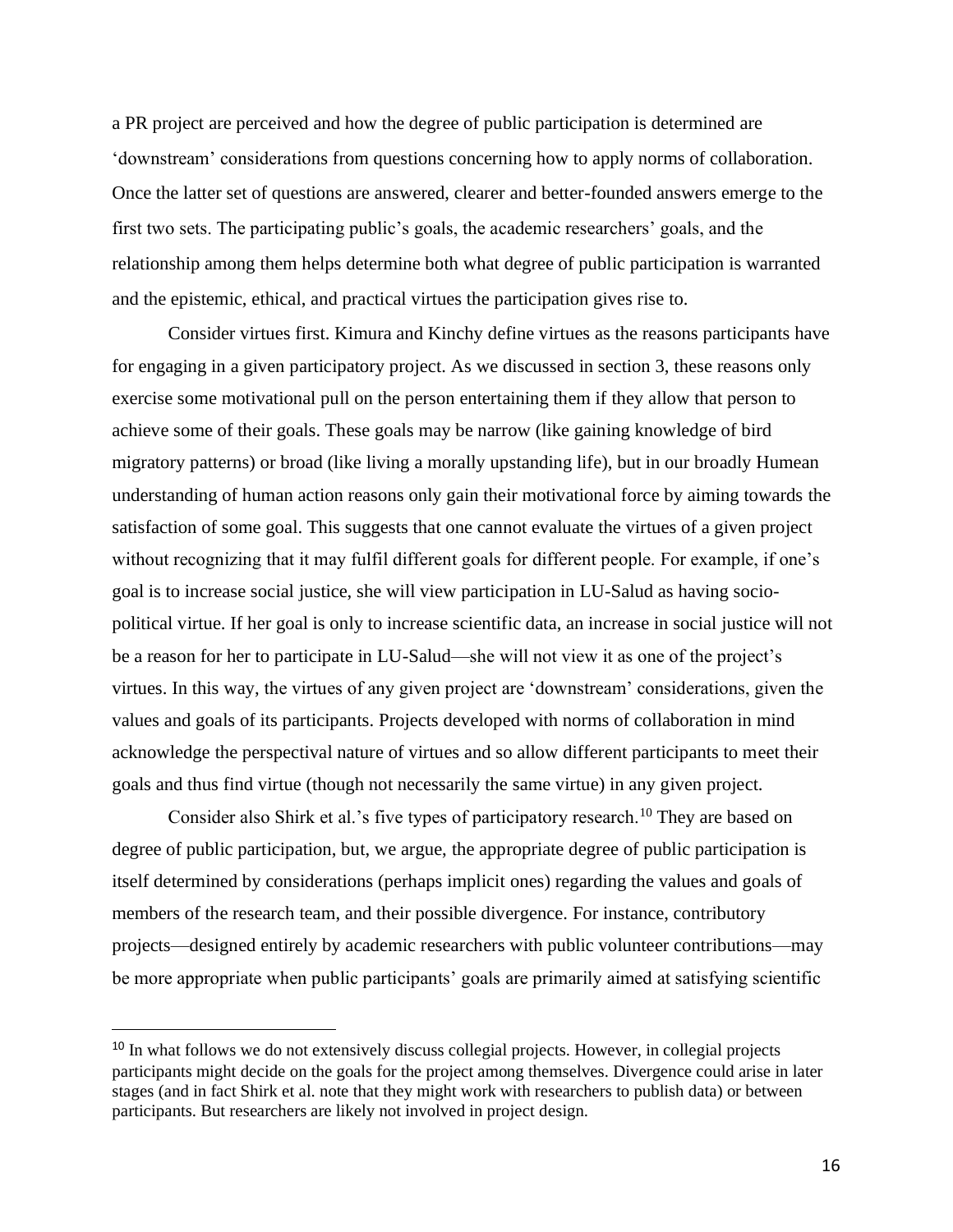curiosity through being part of an exciting research project (such as Galaxy Zoo). Empirical research would need to bear this out, but out framework suggests that, given these goals, it would be inappropriate to put the public participants in the role of shaping the research aims or design, because it is unnecessary in order for the participants to achieve their goals, and it would require more of them than these goals warrant. In contrast, when a community has intrinsic interest or investment in the research aims or downstream questions about project execution, contributory projects are inappropriate because they violate the norms of collaboration, which, as we are arguing, lead to further complications down the road.

Collaborative projects—designed by academic researchers but enabling the public to have some control of research questions—balance expediency and academic researcher control with some incorporation of community perspective. This type of PR seems appropriate when satisfaction of the participants' goals requires some control over research direction but not full partnership in the research. In instances where there is sufficient overlap in the perspectives of academic researchers and community participants, the academic researchers' project design is likely to meet the goals of the participating public. Contractual projects—when communities engage scientists to conduct the research—are an obvious model if the community participants' goals are more central to the research or do not interfere with academic researchers' goals. Indeed, this codifies in the project design that the researchers' goals stem from or are secondary to the community's goals. Given the typical power differential in PR projects, there is little risk of this approach being used when it violates the norms of collaboration. Our framework predicts this would only happen when the community participants have significantly more relevant power than the academic researchers, which might occur when the participants are governmental or commercial entities.

Finally, co-created projects, in which members of the community are active in all aspects of the research including design and management, afford the participating public and academic researchers equal control of the project. Projects structured in this way make it so that the goals of the participating public can be directly taken into account in developing the project rather than assessed and taken into consideration as a feature of the project. When the power differential is extreme and/or extreme divergence of goals is likely, this can be the most effective way to satisfy norms of collaboration. Community members have a say in identifying the research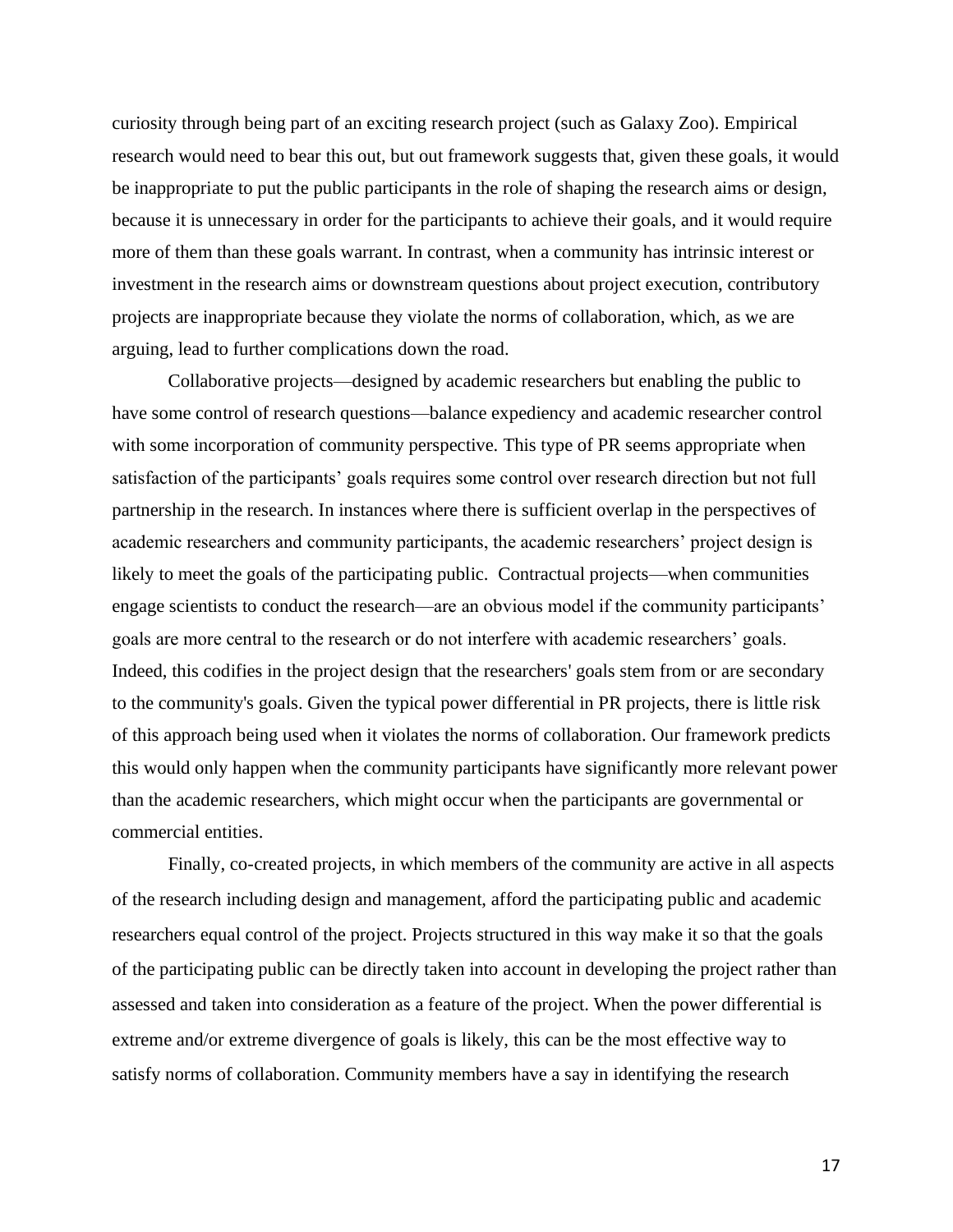questions, designing the collaboration, conducting the research, and deciding what to do with the results.

The degree of public participation in a PR project will also be shaped by the virtues being pursued by the researchers. These virtues will guide decision-making about project design, which will in turn determine the appropriate degree of public participation and appropriate credit (or compensation). However, in cases where the research itself has potential social or political impact on a community, input from that community should be sought from the beginning. It's possible to think of this as the primary virtue, which should be incorporated into any PR project: Respecting or forwarding the interests or goals of members of the public. There will be many cases where there is no identifiable impacted community, so in those cases the other virtues will determine the degree of public participation. But in cases where such a community exists, a collaborative or co-created project ought to be pursued.

Difficulties may arise in cases where there is significant divergence of goals and values between researchers and participants and researchers fail to incorporate participants' goals into the design of the project, or where there is little or no follow-through on ensuring that participants' goals are met, especially in cases of collaborative or co-created projects. For example, some research projects in the arctic have developed around community partnerships with Indigenous community members who hold extensive, generational knowledge of the region. In a survey of community co-researchers, however, many participants raised a number of concerns for these types of research partnerships (Brunet, Hickey and Humphries 2016). Their concerns included a lack of long-term commitment by academic researchers to partnership development, lack of a sufficient process for dissemination of research results to community members, and inadequate integration of research into action and policy, often a central reason for community members' involvement in the project overall. A general lack of social capital in terms of trust and reciprocity was perceived to be a significant barrier between academic and community researchers. Participants indicated that there was a lack of confidence in community members (on the part of the participating scientists) to conduct research in a professional manner. Similarly, (Eitzel et al. 2017) caution that "outside authorities do not always consider traditional or local knowledge to be legitimate, although these sources of knowledge may be evidence-based and their validity well established" (13). This lack of social capital presents a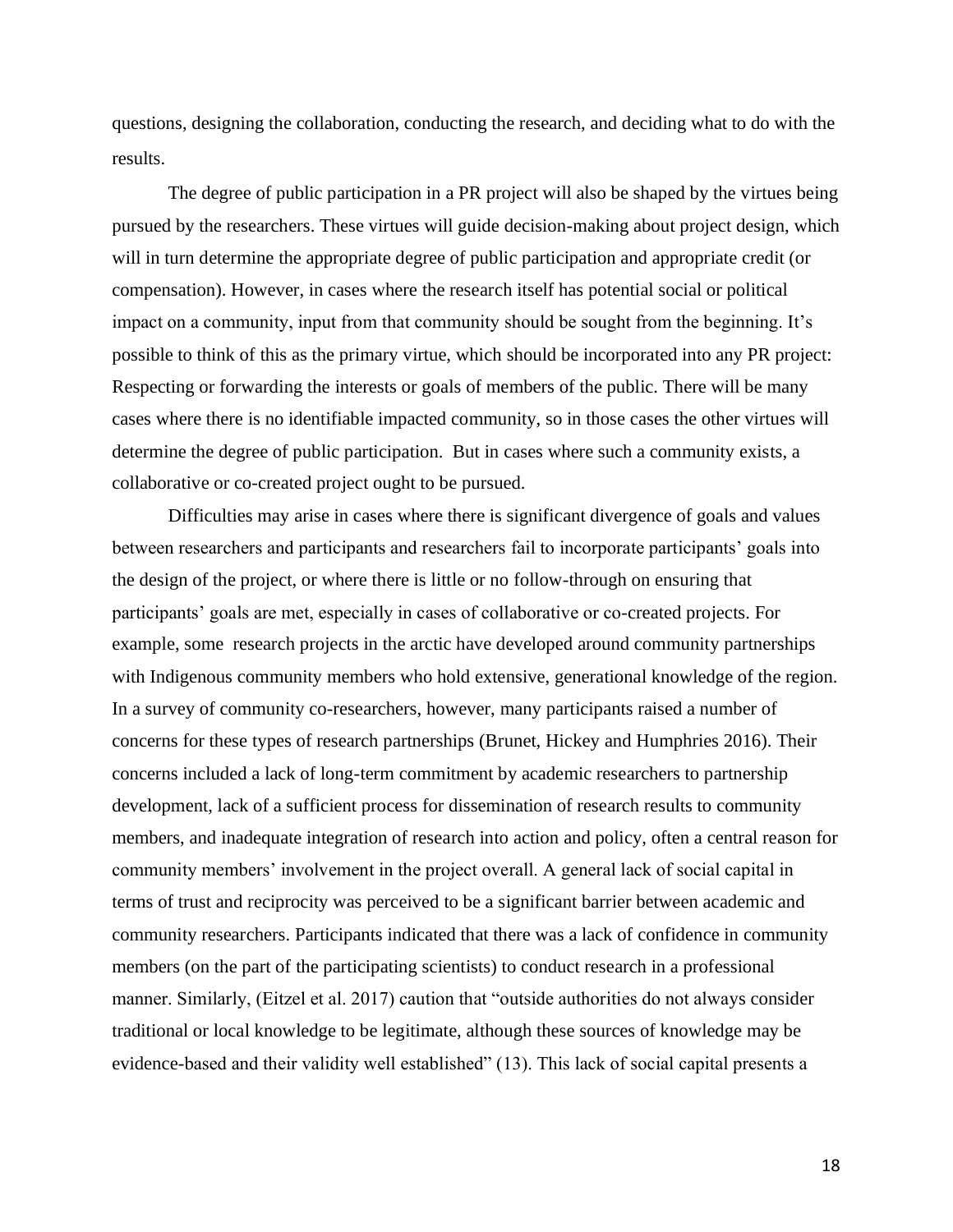serious issue for successful participatory research projects which rely on the aid of community members.

Addressing how to integrate local and academic knowledge may serve as an important first step in building a successful research partnership between Indigenous communities and academic researchers. Brunet, Hickey and Humphries (2016) suggest that their "results support the need for the early engagement of local partners at the research design and objective setting phases" (352). Indeed, as a result of the survey, policy strategies for conducting future research were developed. These strategies focus on creating funding programs for long-term engagement, ensuring that projects support local autonomy, facilitating educational opportunities for community members, and respecting cultural values and customs. Implementing such strategies in collaborative or co-created projects is essential in order to successfully weave together researcher and community goals.

We've suggested a framework for categorizing participatory research that begins by explicitly considering community and public participants' goals and how those relate to researchers' goals, and then considers a broader range of ethical, epistemic, and practical virtues that result from the participatory work. While detailing strategies for successful PR project design is not our main focus here, we want to briefly draw attention to how the framework we've developed might be brought to bear on the development of participatory projects informed by this framework. We cannot do justice to this topic here, but merely introduce it as a significance for the framework we've developed that deserves investigation in future work. Most basically, if our framework is valuable, this suggests that PR design would benefit from explicitly identifying stakeholders and considering how the research might relate to the values and goals of both the participants and the impacted community. Researchers might also explicitly consider what epistemic, practical, and ethical virtues the project ought to exemplify from their perspective. In conjunction with the norms of collaboration, these considerations may help guide project design.

In summary, we've developed an initial framework for characterizing participatory research that takes into account divergent goals and values between academic researchers and participating members of the public. We've suggested beginning by drawing attention to community and public participants' goals and how those relate to researchers' goals and then considering the broader range of ethical, epistemic, and practical virtues that result from the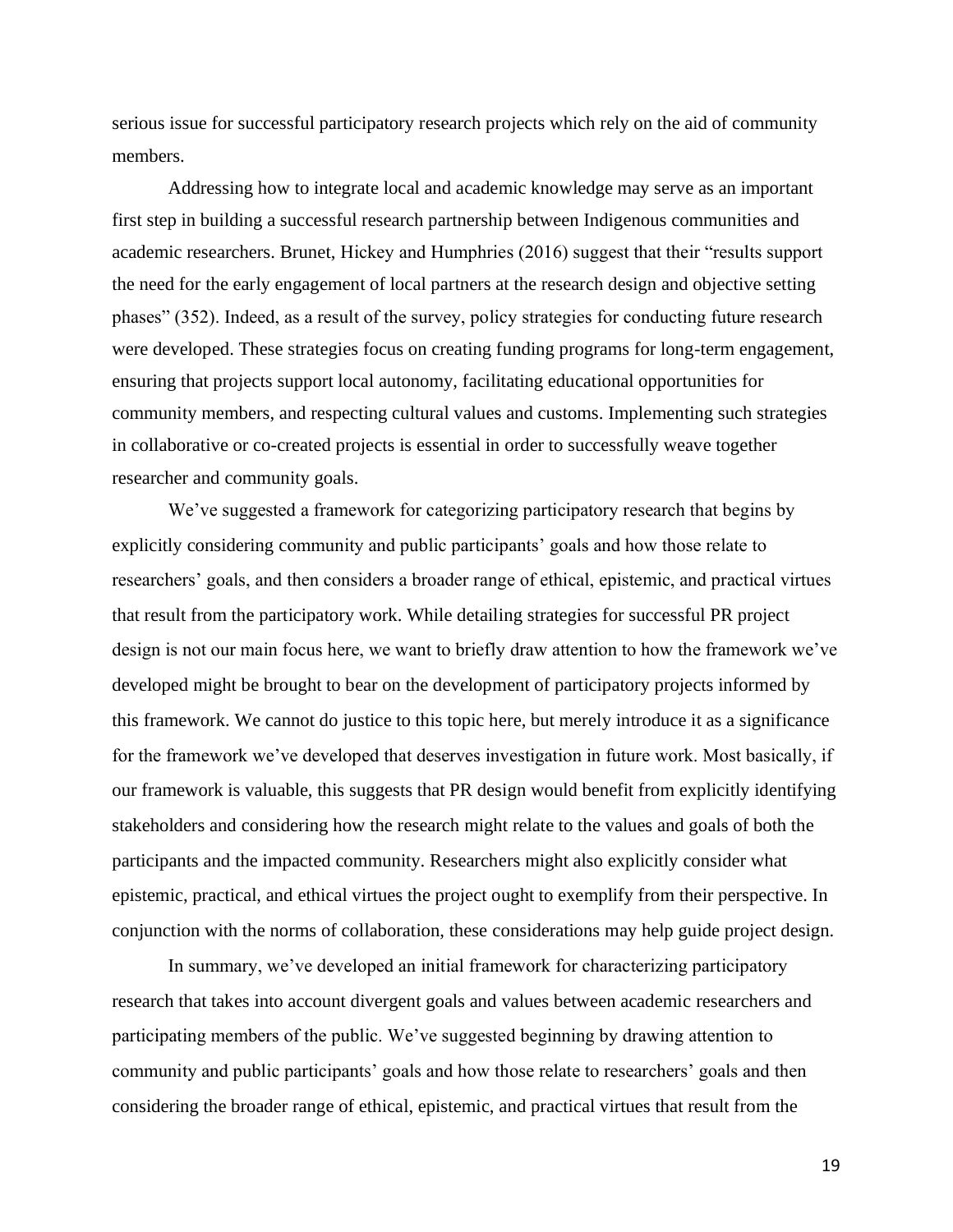participatory work. This approach is not intended to supplant those offered by Shirk et al. and Kimura and Kinchy, but rather to introduce a new dimension on which PR projects can be characterized. We suggest that investigating how norms of collaboration impact PR work highlights the downstream considerations raised by Shirk et al. and Kimura and Kinchy. We have also argued that projects can have ethical, epistemic, and practical virtues. The relative importance of these virtues may differ when viewing a project through the lens of a researcher in comparison to that of a participant. By explicitly attending to the norms of collaboration outlined in Section 4, namely crediting labor proportionately and helping collaborators achieve their goals, and by attending to the divergence of values in goals in PR more equitable and more successful participatory research can be achieved.

#### **6. Conclusion**

Participatory research is a form of research collaboration. As with other scientific collaborations, norms of collaboration apply. Thus, participants' various perspectives and goals must be taken into account in the design and implementation of PR projects. This consideration influences what features the collaboration should have. This basic point about norms of collaboration has an important, and perhaps overlooked, implication. Not only should we make explicit the virtues from the perspective of the participants, and how these virtues may diverge from those embraced by the researchers, but the norms of collaboration extending to public participants means that researchers must take into consideration community participants' goals, just as they would for scientist co-researchers.

Our framework is more general than those offered by Shirk et al. (2012) and Kimura and Kinchy (2016). Both of their typologies importantly contribute to our proposed framework, but are combined as downstream considerations after a starting point of explicitly considering the values and goals of public participants in the research. The list of potential virtues participatory research projects may possess is larger and more varied than that offered by Kimura and Kinchy. And in our framework, determining the set of virtues one aims to pursue in a PR project will help guide downstream decisions about level of participation, which encompasses and expands upon the Shirk et al. typology.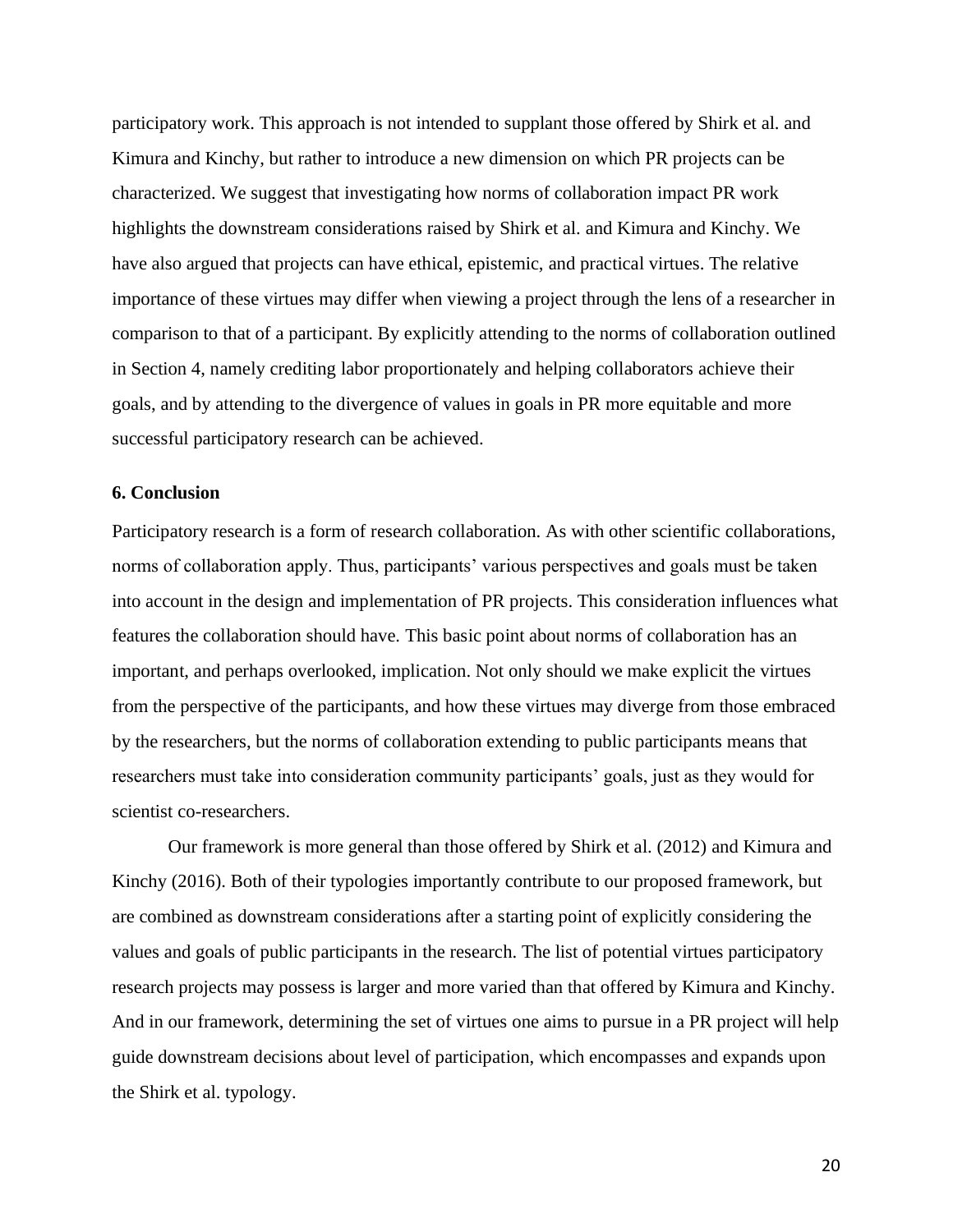# **Acknowledgements**

This is a project of the Center for Public Engagement with Science (PEWS) at the University of Cincinnati. All authors contributed equally to the development of the paper, and Martin Rackoff, as an undergraduate intern for PEWS, assisted with research. Thanks to other members of the PEWS Research & Development Group and the audience of the University of Dayton colloquium Doing Science in a Pluralistic Society for helpful feedback. Our thanks also go to the colloquium organizers and special issue editors, Zachary Piso and Viorel Paslaru, as well as to two anonymous reviewers.

### **References**

Bonney, R., H. Ballard, R. Jordan, E. McCallie, T. Phillips, J. Shirk, and C. Wilderman. 2009. Public participation in scientific research: defining the field and assessing its potential for informal science education. A CAISE Inquiry Group Report. Center for Advancement of Informal Science Education (CAISE), Washington, D.C., USA.

Boyer-Kassem, Thomas, Conor Mayo-Wilson, and Michael Weisberg, eds. *Scientific collaboration and collective knowledge: New essays*. Oxford University Press, 2018.

Bruner, Justin, and Cailin O'Connor. "Power, bargaining, and collaboration" in *Scientific collaboration and collective knowledge: New essays*. Edited by Thomas Boyer-Kassem, Conor Mayo-Wilson, and Michael Weisberg. Oxford University Press, 2018.

Brunet, Nicolas D., Gordon M. Hickey, and Murray M. Humphries. "Local Participation and Partnership Development in Canada's Arctic Research: Challenges and Opportunities in an Age of Empowerment and Self-Determination." *Polar Record* 52, no. 3 (2016): 345–59.

Cornwall, Andrea. "Unpacking 'Participation': models, meanings and practices." *Community development journal* 43, no. 3 (2008): 269-283.

Eitzel, M.V, Cappadonna, Jessica L, Santos-Lang, Chris, Duerr, Ruth Ellen, Virapongse, Arika, West, Sarah Elizabeth, Kyba, Christopher Conrad Maximillian, Bowser, Anne, Cooper, Caren Beth, Sforzi, Anea, Metcalfe, Anya Nova, Harris, Edward S, Thiel, Martin, Haklay, Mordechai, Ponciano, Lesano, Roche, Joseph, Ceccaroni, Luigi, Shilling, Fraser Mark, Dörler, Daniel, Heigl,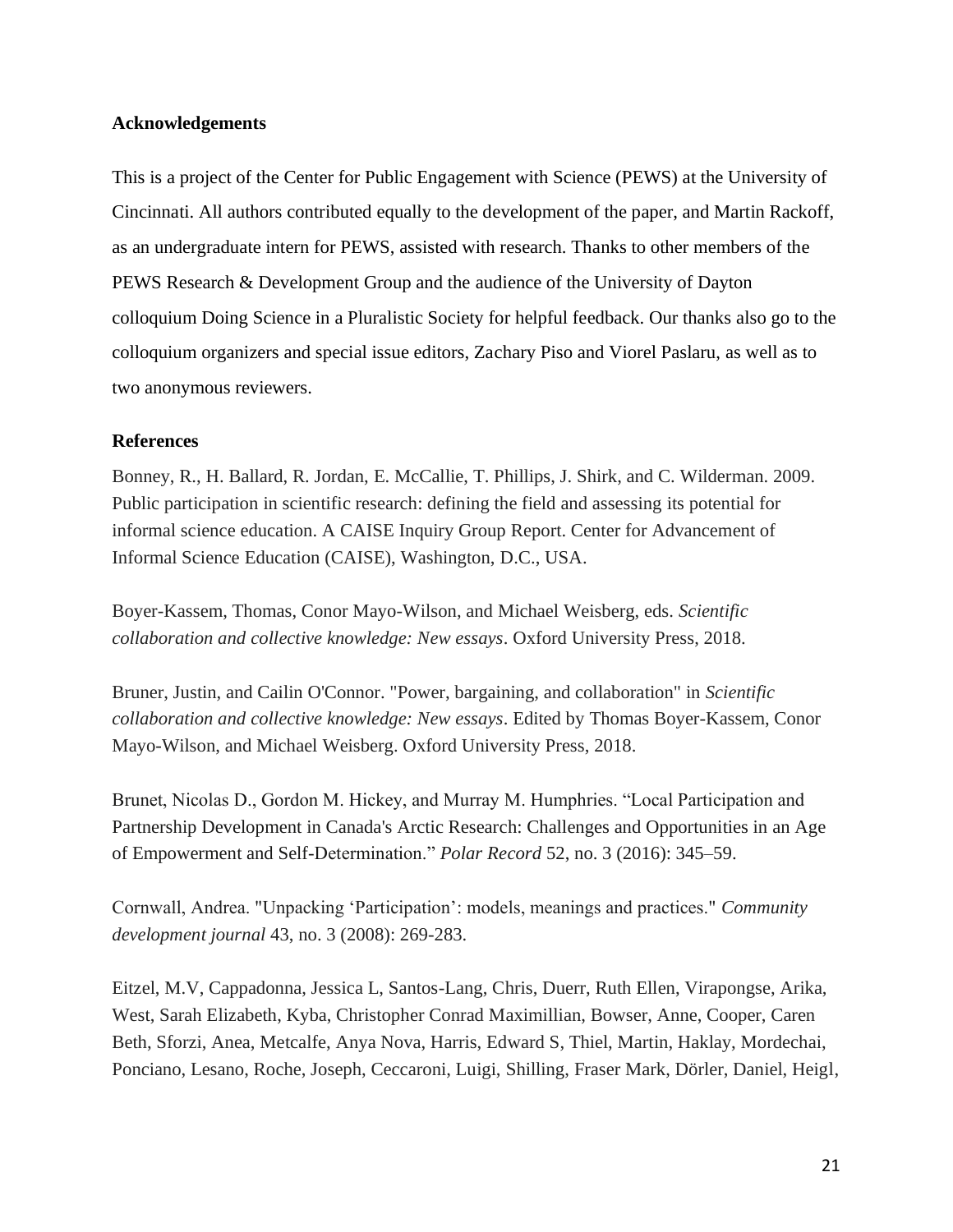Florian, Kiessling, Tim, Davis, Brittany Y, and Jiang, Qijun. "Citizen Science Terminology Matters: Exploring Key Terms." *Citizen Science : Theory and Practice* 2, no. 1 (2017): 1.

Irwin, Alan. *Citizen science: A study of people, expertise and sustainable development*. Psychology Press, 1995.

Jacquez, F., Vaughn, L., Zhen-Duan, J., & Graham, C. (2016). Health Care Use and Barriers to Care among Latino Immigrants in a New Migration Area. Journal of health care for the poor and underserved, 27(4), 1761–1778. https://doi.org/10.1353/hpu.2016.0161

Jacquez, Farrah, Lisa M. Vaughn, and Gabriela Suarez-Cano. "Implementation of a stress intervention with Latino immigrants in a non-traditional migration city." *Journal of immigrant and minority health* 21, no. 2 (2019): 372-382.

Jeong, S., Choi, J.Y. & Kim, J. The determinants of research collaboration modes: exploring the effects of research and researcher characteristics on co-authorship. *Scientometrics* 89, 967 (2011).

Kimura, Aya H., and Abby Kinchy. "Citizen science: Probing the virtues and contexts of participatory research." *Engaging Science, Technology, and Society* 2 (2016): 331-361.

Kimura, Aya H., and Abby Kinchy. *Science by the People: Participation, Power, and the Politics of Environmental Knowledge*. Rutgers University Press, 2019.

Moore, K. 2006. "Powered by the People: Scientific Authority in Participatory Science." Book Section. In *The New Political Sociology of Science*, edited by Scott Frickel and Kelly Moore, 299–323. Madison: University of Wisconsin Press.

Ottinger, Gwen. "Buckets of resistance: Standards and the effectiveness of citizen science." *Science, Technology, & Human Values* 35, no. 2 (2010): 244-270.

Ottinger, Gwen. "Making sense of citizen science: stories as a hermeneutic resource." *Energy research & social science*31 (2017): 41-49.

Ottinger, Gwen, D. Tyfield, R. Lave, S. Randalls, and R. Thorpe. "Scientific authority and models of change in two traditions of citizen science." *The routledge handbook of the political economy of science* 351 (2017): 9781315685397-31.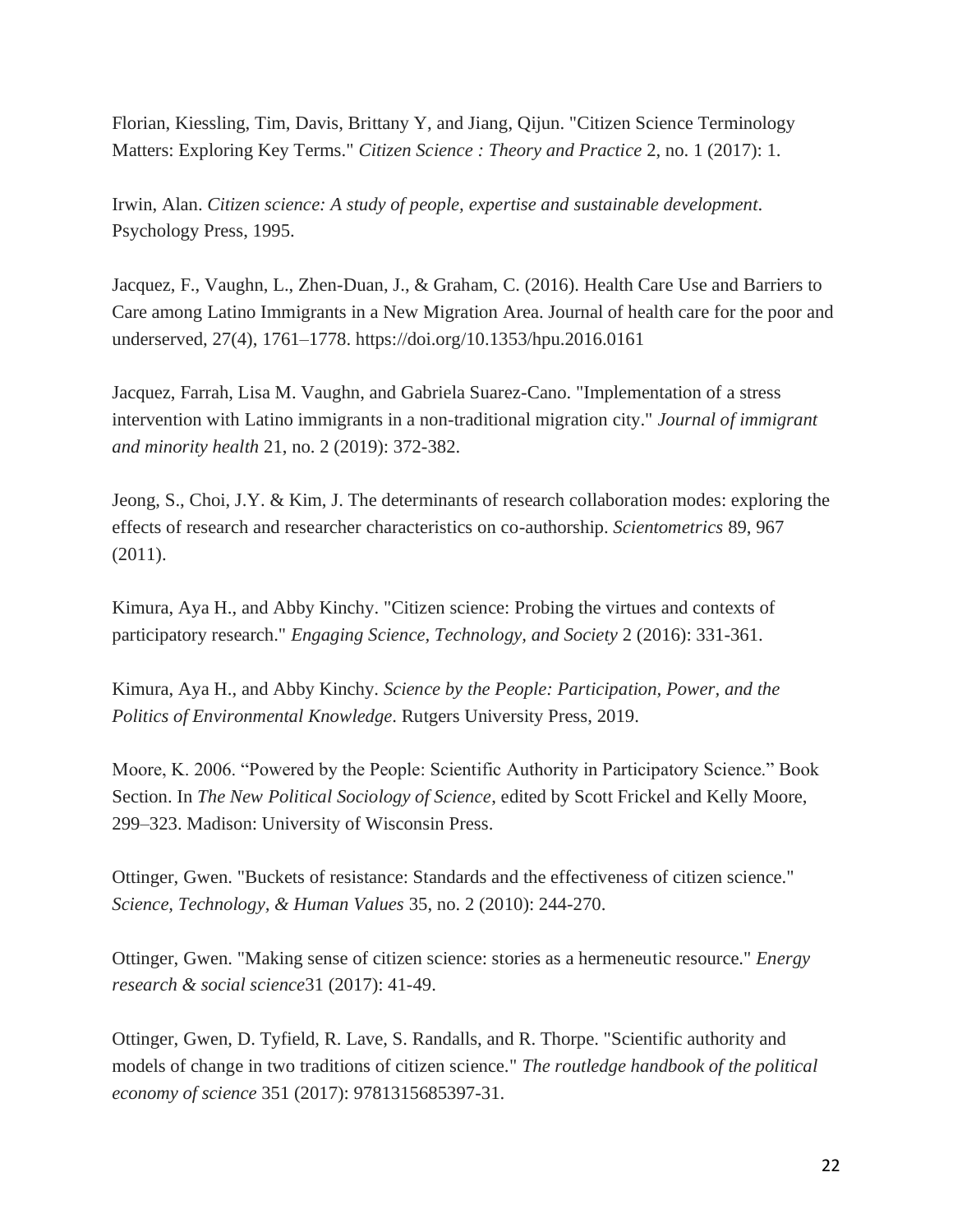Raddick, M. Jordan, Georgia Bracey, Pamela L. Gay, Chris J. Lintott, Phil Murray, Kevin Schawinski, Alexander S. Szalay, and Jan Vandenberg. "Galaxy zoo: Exploring the motivations of citizen science volunteers." *arXiv preprint arXiv:0909.2925*(2009).

Raddick, M. Jordan, Georgia Bracey, Pamela L. Gay, Chris J. Lintott, Carie Cardamone, Phil Murray, Kevin Schawinski, Alexander S. Szalay, and Jan Vandenberg. "Galaxy Zoo: Motivations of citizen scientists." *arXiv preprint arXiv:1303.6886* (2013).

Reiheld, Alison and Pamela Gay. "Coercion, Consent, and Participation in Citizen Science." *arXiv preprint arXiv:1907.13061* (2019).

Neil Sinhababu, "The Humean Theory of Motivation Reformulated and Defended," Philosophical Review 118 (2009): 465-500.

Shirk, Jennifer L., Heidi L. Ballard, Candie C. Wilderman, Tina Phillips, Andrea Wiggins, Rebecca Jordan, Ellen McCallie et al. "Public participation in scientific research: a framework for deliberate design." *Ecology and society* 17, no. 2 (2012).

Sullivan, Brian L, Christopher L Wood, Marshall J Iliff, Rick E Bonney, Daniel Fink, and Steve Kelling. "eBird: A citizen-based bird observation network in the biological sciences." *Biological Conservation* 142, 10 (2009): 2282-2292.

Vaughn, L.M., Jacquez, F., Marschner, D. et al. See what we say: using concept mapping to visualize Latino immigrant's strategies for health interventions. *Int J Public Health* 61, 837–845 (2016). https://doi.org/10.1007/s00038-016-0838-4

Vaughn, L. M., Jacquez, F., Zhen-Duan, J., Graham, C., & Marschner, D. (2017). Latinos Unidos por la Salud: The Process of Developing an Immigrant Community Research Team. *Collaborations: A Journal of Community-based Research and Practice*, *1*(1), 2.

Vaughn, L. M., & Jacquez, F. (2020). Participatory Research Methods – Choice Points in the Research Process. Journal of Participatory Research Methods, 1(1). https://doi.org/10.35844/001c.13244

Wiggins, Andrea, and Kevin Crowston. "Developing a conceptual model of virtual organisations for citizen science." *International Journal of Organisational Design and Engineering* 1, no. 1-2 (2010): 148-162.